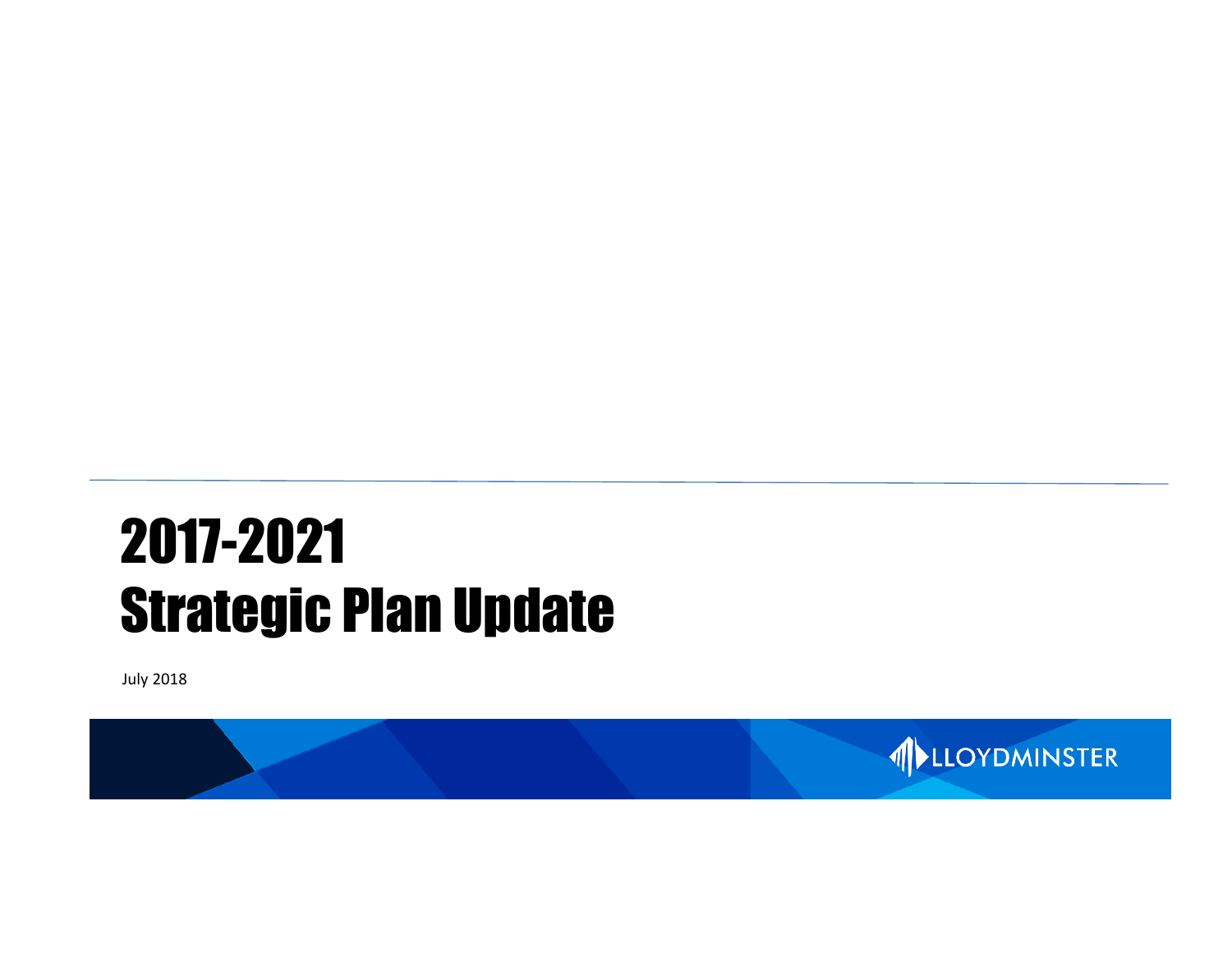# **OPEN AND RESPONSIVE GOVERNMENT**

|                                       |                                                                                                                                      | Strategies (we will)                                                                                                                                                                                                | Desired result or achievement |                                                    |                  |                                                                                                                                                                                                                                                                                                |  |  |  |
|---------------------------------------|--------------------------------------------------------------------------------------------------------------------------------------|---------------------------------------------------------------------------------------------------------------------------------------------------------------------------------------------------------------------|-------------------------------|----------------------------------------------------|------------------|------------------------------------------------------------------------------------------------------------------------------------------------------------------------------------------------------------------------------------------------------------------------------------------------|--|--|--|
| Engage with staff and residents<br>a) |                                                                                                                                      | Formal methods of engagement are in place.<br>a)<br>Citizens are knowledgeable about city government activity.<br>b)<br>Elected officials and administration are able to gauge the will of citizens and businesses. |                               |                                                    |                  |                                                                                                                                                                                                                                                                                                |  |  |  |
| b)                                    | Recruit a suitable City Manager.                                                                                                     |                                                                                                                                                                                                                     | a)                            | A permanent City Manager is in place by fall 2017. |                  |                                                                                                                                                                                                                                                                                                |  |  |  |
|                                       |                                                                                                                                      |                                                                                                                                                                                                                     |                               | <b>Performance measures</b>                        |                  |                                                                                                                                                                                                                                                                                                |  |  |  |
|                                       | <b>Strategy</b>                                                                                                                      | <b>Measure</b>                                                                                                                                                                                                      |                               | Status /<br>target time                            | <b>Lead Role</b> | <b>Status/Update</b>                                                                                                                                                                                                                                                                           |  |  |  |
| a)                                    |                                                                                                                                      | Council considers a stakeholder engagement policy.                                                                                                                                                                  |                               | 2018 Q1                                            | Council/CM       | Not yet completed. Currently developing a<br>Communications Policy - Stakeholder Engagement<br>would be a section of this policy.                                                                                                                                                              |  |  |  |
| a)                                    | 75% of surveyed citizens indicate they are satisfied or<br>very satisfied that their city government listens to<br>them <sup>*</sup> |                                                                                                                                                                                                                     |                               | 2019 Q2                                            | COS              | Survey to be completed in Q2 2019<br>$\bullet$                                                                                                                                                                                                                                                 |  |  |  |
| a)                                    |                                                                                                                                      | City council regularly consults with groups, individual<br>citizens and the business community through a citizen<br>survey.                                                                                         |                               | Ongoing                                            | COS              | November 2017 - Social Needs survey<br>$\bullet$<br>November 2017 - Budget engagement survey<br>April 19, 2018 - Your Voice Night<br>April 25, 2018 - Coffee with Council event<br>April / May 2018 - Cannabis survey<br>September 2018 - Budget engagement (planning)<br>Ongoing<br>$\bullet$ |  |  |  |
| b)                                    |                                                                                                                                      | City Manager completes probation period.                                                                                                                                                                            |                               | 2018 Q2                                            | Council          | Completed                                                                                                                                                                                                                                                                                      |  |  |  |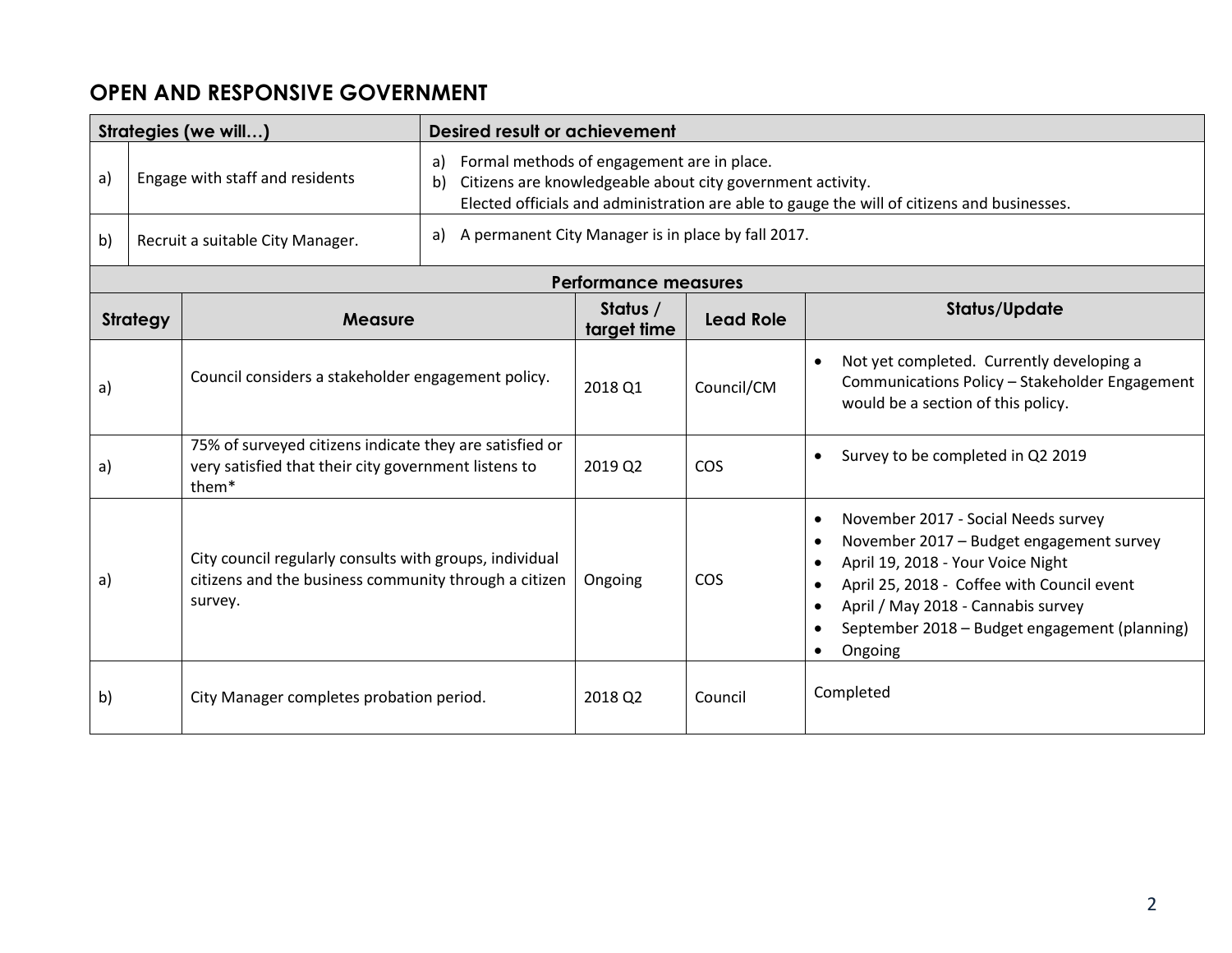# **LEGISLATIVE COMPLIANCE**

| Strategies (we will) |                                                                                                                                                                                             |                                                                                                            | <b>Desired result or achievements</b> |                                                                                                                                                                                                                                                    |                                                   |                                                                                                                                                                                                                                                                                                                                                                                                                                                                                                                                                                                                                                                                                                 |  |  |
|----------------------|---------------------------------------------------------------------------------------------------------------------------------------------------------------------------------------------|------------------------------------------------------------------------------------------------------------|---------------------------------------|----------------------------------------------------------------------------------------------------------------------------------------------------------------------------------------------------------------------------------------------------|---------------------------------------------------|-------------------------------------------------------------------------------------------------------------------------------------------------------------------------------------------------------------------------------------------------------------------------------------------------------------------------------------------------------------------------------------------------------------------------------------------------------------------------------------------------------------------------------------------------------------------------------------------------------------------------------------------------------------------------------------------------|--|--|
| a)                   |                                                                                                                                                                                             | Create and maintain a full suite of<br>governance policies.                                                | a)<br>b)                              |                                                                                                                                                                                                                                                    | Governance policy manual is complete and current. | Specific policies are created for asset management and social media.                                                                                                                                                                                                                                                                                                                                                                                                                                                                                                                                                                                                                            |  |  |
| b)                   | All current city bylaws are reviewed by council.<br>a)<br>Maintain current bylaws.<br>Bylaws that are no longer required are rescinded.<br>b)<br>New bylaws are created as necessary.<br>C) |                                                                                                            |                                       |                                                                                                                                                                                                                                                    |                                                   |                                                                                                                                                                                                                                                                                                                                                                                                                                                                                                                                                                                                                                                                                                 |  |  |
| c)                   | a)<br>Review regional planning documents<br>b)<br>and revise as required.                                                                                                                   |                                                                                                            | c)                                    | Intermunicipal Collaboration Frameworks (ICF) are created where required.<br>Intermunicipal Development Plan (IDP) with County of Vermilion River is current.<br>Official Community Plans (OCP) with RM of Wilton and RM of Britannia are current. |                                                   |                                                                                                                                                                                                                                                                                                                                                                                                                                                                                                                                                                                                                                                                                                 |  |  |
| $\mathsf{d}$         | Refresh the Lloydminster Charter<br>a)                                                                                                                                                      |                                                                                                            |                                       |                                                                                                                                                                                                                                                    |                                                   | Lloydminster Charter is revised to reflect current needs and activity.                                                                                                                                                                                                                                                                                                                                                                                                                                                                                                                                                                                                                          |  |  |
|                      |                                                                                                                                                                                             |                                                                                                            |                                       | <b>Performance measures</b>                                                                                                                                                                                                                        |                                                   |                                                                                                                                                                                                                                                                                                                                                                                                                                                                                                                                                                                                                                                                                                 |  |  |
|                      | <b>Strategy</b>                                                                                                                                                                             | <b>Measure</b>                                                                                             |                                       | Status /<br>target time                                                                                                                                                                                                                            | <b>Lead Role</b>                                  | <b>Status/Update</b>                                                                                                                                                                                                                                                                                                                                                                                                                                                                                                                                                                                                                                                                            |  |  |
| a)                   |                                                                                                                                                                                             | Lloydminster maintains a thorough policy manual and<br>the ability to review groups of policies regularly. |                                       | 2019 Q1                                                                                                                                                                                                                                            | Clerk                                             | The z-drive policy manual is up-to-date. Legislative<br>Services is working with Communications to<br>update the new website. Policy focus has been<br>geared towards policy updates and review while<br>addressing new policy creation has been reactive<br>and on an "as needed" basis. Examples of policy<br>updates include Travel Policy, Council<br>Remuneration, Inclusion Policy Sponsorship Policy,<br>Land Sale Policy, Boards and Committee Policy,<br>Substance Use Policy and the Purchasing and<br>Procurement Policy.<br>Social Programs and Services completed the<br>Saskatchewan Lottery Policy in March 2018 and<br>Lloydminster Tobacco Reduction Grant in February<br>2017 |  |  |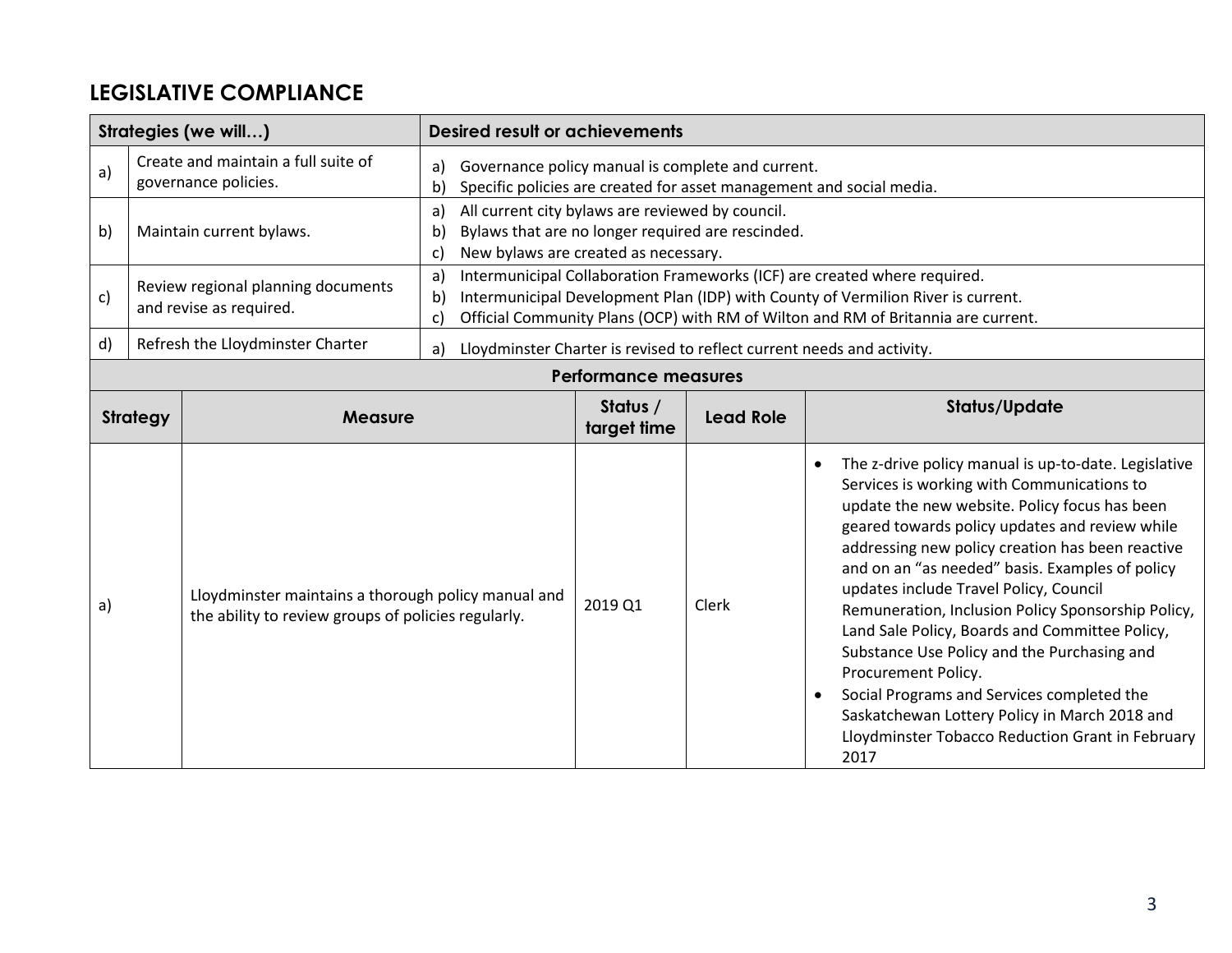| a) | Council considers specific policies for social media<br>and asset management.                | 2018 Q1 | <b>CM</b> | Communications to update current social media<br>$\bullet$<br>policy. Anticipate having this completed in Q3 of<br>2018.<br>Finance is working towards an asset management<br>policy. This policy is required to be in place by<br>December 31, 2018 to meet Federal Gas Tax<br>compliance.                  |
|----|----------------------------------------------------------------------------------------------|---------|-----------|--------------------------------------------------------------------------------------------------------------------------------------------------------------------------------------------------------------------------------------------------------------------------------------------------------------|
| b) | Council considers a bylaw review schedule.                                                   | 2018 Q2 | Clerk     | A schedule has not been finalized. Bylaws continue<br>$\bullet$<br>to be reviewed and updated. Legislative Services is<br>finalizing a Governance Document Policy to guide<br>the creation and review of Bylaws, Policies, and<br>Directives. This policy should come forward with a<br>schedule in 2018 Q4. |
| b) | No unnecessary bylaws remain.                                                                | 2020 Q4 | CM/Clerk  | Bylaws have continued to be reviewed and<br>repealed as needed. Legislative Services is<br>confident that a 2020 Q4 target will be met.                                                                                                                                                                      |
| b) | Council considers new or revised bylaws as necessary.                                        | Ongoing | Council   | Council and administration have made significant<br>progress.                                                                                                                                                                                                                                                |
| c) | ICFs are in place by October 2019.                                                           | 2019 Q4 | <b>CM</b> | Preliminary discussions occurred tied to<br>annexation.                                                                                                                                                                                                                                                      |
| c) | IDP is reviewed and is current.                                                              | 2019 Q2 | CM/Ops    | Preliminary discussions occurred tied to<br>annexation                                                                                                                                                                                                                                                       |
| c) | OCPs are reviewed and are current.                                                           | 2019 Q1 | CM/Ops    | Building relationships to assist with process                                                                                                                                                                                                                                                                |
| d) | Lloydminster requests that both Alberta and<br>Saskatchewan review the Lloydminster Charter. | 2019 Q1 | Mayor     | Ongoing<br>$\bullet$                                                                                                                                                                                                                                                                                         |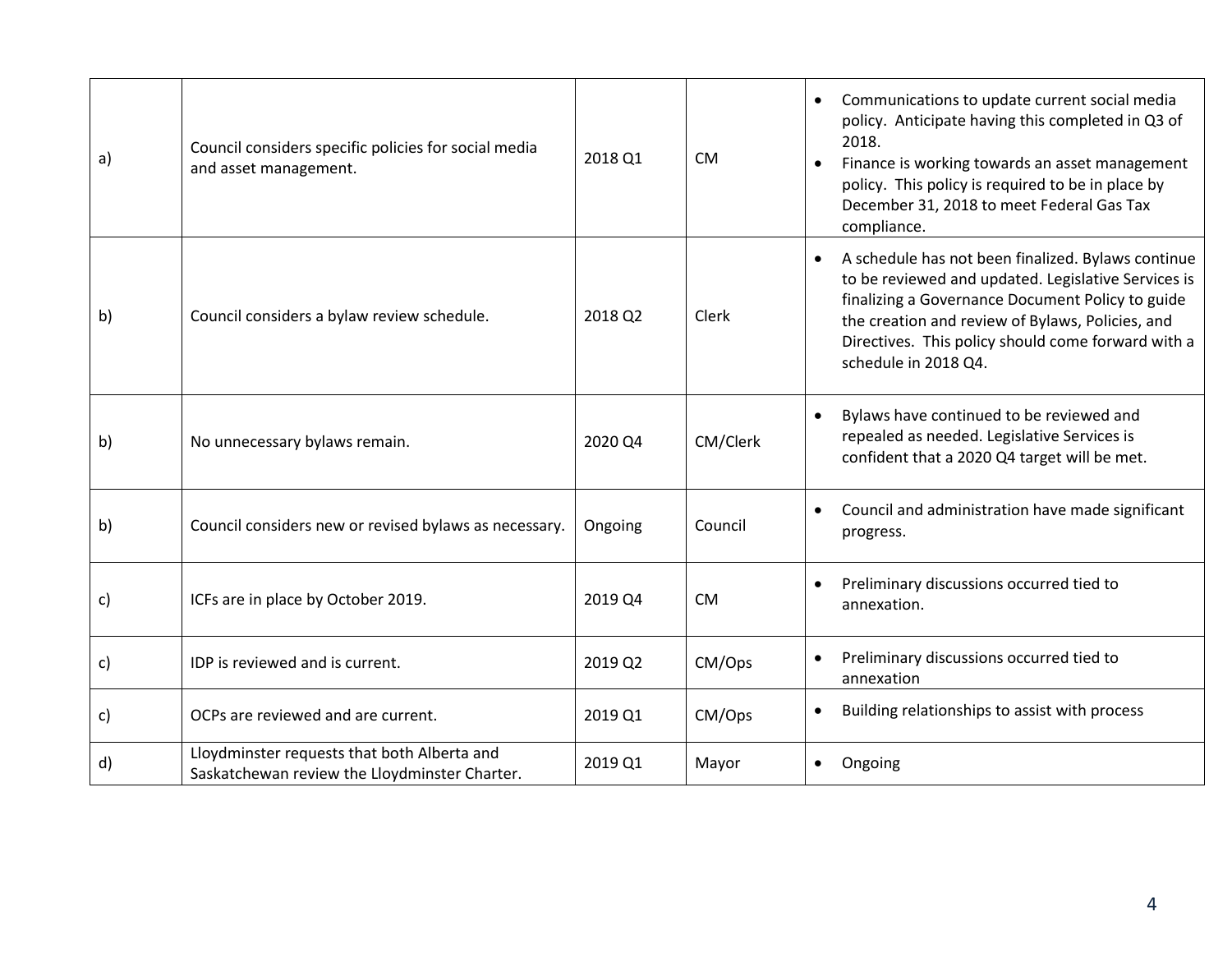# **SUSTAINABLE FISCAL STRATEGY**

|    |                                                                                  | Strategies (we will)                                                                                                                                               | <b>Desired results or achievements</b>                                                  |                                                                                                 |                  |                                                                                                                                                                                                                                                                                                                                         |
|----|----------------------------------------------------------------------------------|--------------------------------------------------------------------------------------------------------------------------------------------------------------------|-----------------------------------------------------------------------------------------|-------------------------------------------------------------------------------------------------|------------------|-----------------------------------------------------------------------------------------------------------------------------------------------------------------------------------------------------------------------------------------------------------------------------------------------------------------------------------------|
| a) | reserves                                                                         | Create a strong fiscal policy relating to                                                                                                                          | a)                                                                                      |                                                                                                 |                  | Lloydminster has adequate and appropriate capital and operating reserves that allow surety in planning.                                                                                                                                                                                                                                 |
| e) |                                                                                  | Create, update and budget for a<br>priority-ranked set of capital projects.                                                                                        | a)                                                                                      |                                                                                                 |                  | Capital items are brought forwarded and funded based on city priorities.                                                                                                                                                                                                                                                                |
| c) | Identify specific reserves for key<br>a)<br>municipal priorities.<br>management. |                                                                                                                                                                    |                                                                                         | Schedule of reserves matches city long-term needs for infrastructure, human resources and asset |                  |                                                                                                                                                                                                                                                                                                                                         |
| d) |                                                                                  | City council and administration are able to plan and execute fiscal activity without constant referral to<br>a)<br>Create sustainable fiscal policies.<br>council. |                                                                                         |                                                                                                 |                  |                                                                                                                                                                                                                                                                                                                                         |
| e) |                                                                                  | Engage with residents and other<br>stakeholders to identify best-fit fiscal<br>management                                                                          | Citizens and the business community have input into Lloydminster's fiscal future.<br>a) |                                                                                                 |                  |                                                                                                                                                                                                                                                                                                                                         |
|    |                                                                                  |                                                                                                                                                                    |                                                                                         | <b>Performance measures</b>                                                                     |                  |                                                                                                                                                                                                                                                                                                                                         |
|    | <b>Strategy</b>                                                                  | <b>Measure</b>                                                                                                                                                     |                                                                                         | Status /<br>target time                                                                         | <b>Lead Role</b> | <b>Status/Update</b>                                                                                                                                                                                                                                                                                                                    |
| a) |                                                                                  | Lloydminster's annual planning includes adding or<br>removing amounts from reserves.                                                                               |                                                                                         | 2018 Q4                                                                                         | <b>CFO</b>       | Will be reviewing during summer and throughout<br>the 2019 budget process and subsequent<br>budgeting years.                                                                                                                                                                                                                            |
| b) |                                                                                  | Priority-based capital budgets comprise a portion of<br>annual budget planning.                                                                                    |                                                                                         | 2018 Q3                                                                                         | <b>CFO</b>       | Methodology for project ranking needs to be<br>developed. Priority will be based on meeting<br>strategic goals, however, the budget financial<br>package seems to be robust enough to input right<br>into the software.<br>CDS Team budgeted funds in 2018 to have a<br>consultant develop a framework for ranking<br>capital projects. |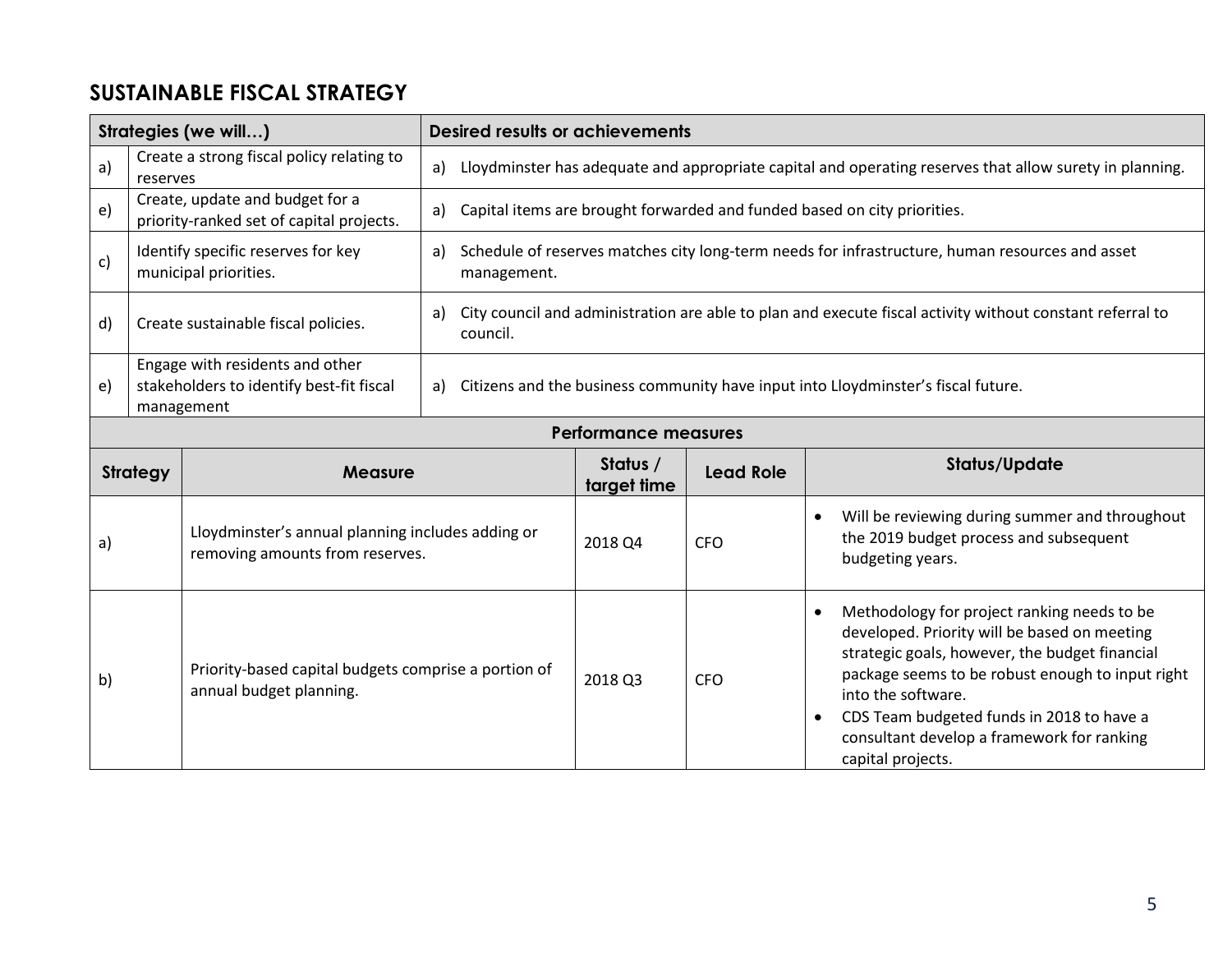| C) | Council is comfortable that an appropriate number of<br>reserves and that they are being used as intended.           | 2019 Q4 | CM/CFO     | Summer of 2018 will review the current amount in<br>reserves and propose moving into reserves by<br>department where appropriate.<br>Further allocation at year end to have in place by<br>2019 and finalized by year end 2019.<br>Development of reserve policy required. |
|----|----------------------------------------------------------------------------------------------------------------------|---------|------------|----------------------------------------------------------------------------------------------------------------------------------------------------------------------------------------------------------------------------------------------------------------------------|
| d) | Council considers a comprehensive suite of finance<br>policies.                                                      | 2019 Q4 | CM/CFO     | Identified a number of policies that need to<br>develop - anticipate having these completed by<br>December 31, 2019.                                                                                                                                                       |
| d) | Multi-year budget process commence.                                                                                  | 2018 Q4 | CM/CFO     | Develop a 3-year operational budget and 5-year<br>capital budget.                                                                                                                                                                                                          |
| e) | 80% of surveyed citizens indicate they are satisfied or<br>very satisfied that their city is being fiscally prudent* | 2019 Q2 | <b>COS</b> | Survey to be completed in Q2 2019                                                                                                                                                                                                                                          |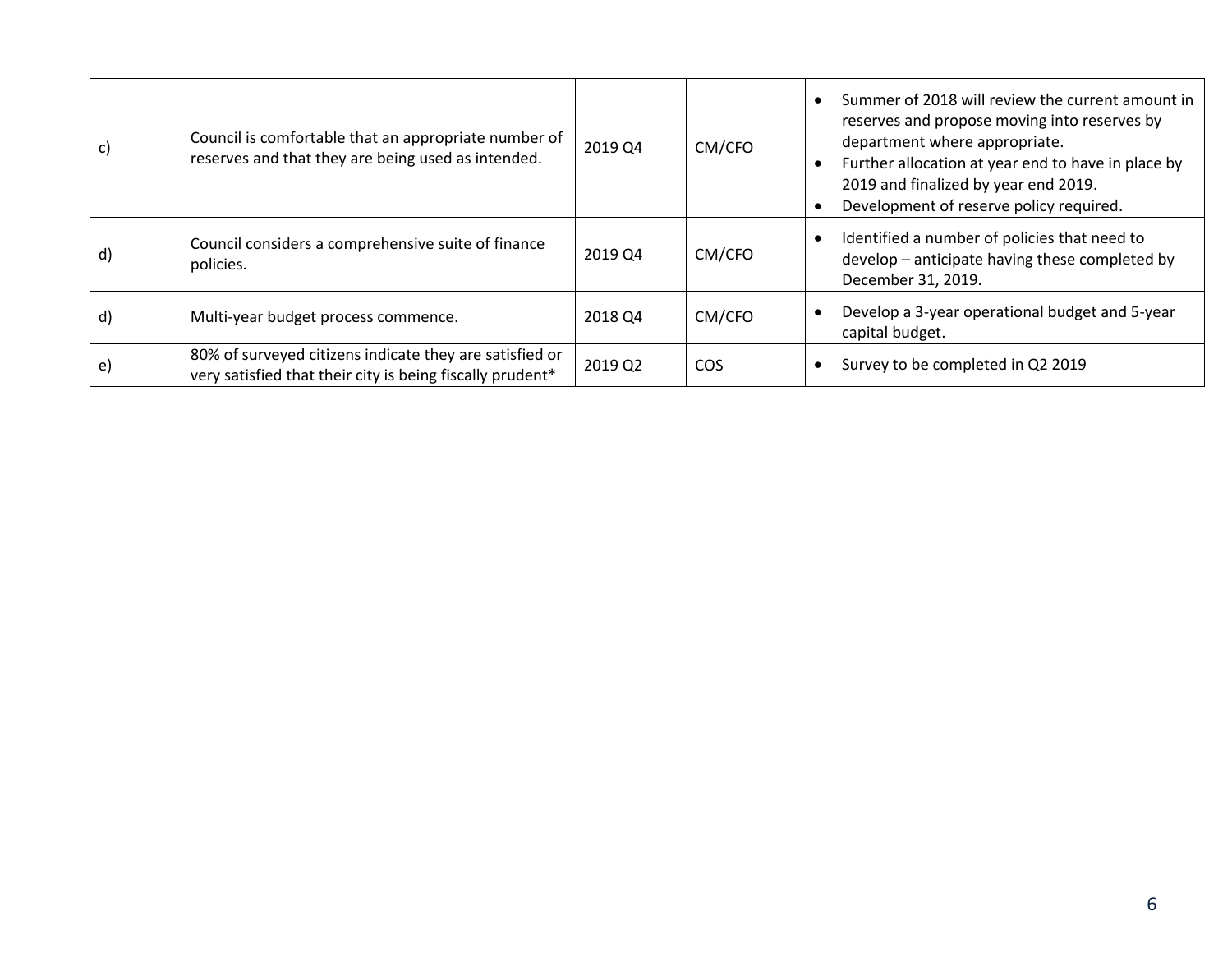# **ATTRACTING AND RETAINING QUALITY STAFF**

|                                   |                                                                                 | Strategies (we will)                                                        | <b>Desired results or achievements</b> |                                                                                                                                                           |                  |                                                                                                                                                                                                                                                            |  |  |  |
|-----------------------------------|---------------------------------------------------------------------------------|-----------------------------------------------------------------------------|----------------------------------------|-----------------------------------------------------------------------------------------------------------------------------------------------------------|------------------|------------------------------------------------------------------------------------------------------------------------------------------------------------------------------------------------------------------------------------------------------------|--|--|--|
| a)                                |                                                                                 | Create, modify or rescind human<br>resources policies as required.          | a)                                     |                                                                                                                                                           |                  | Lloydminster maintains comprehensive human resources policies.                                                                                                                                                                                             |  |  |  |
| b)                                |                                                                                 | Be considered an employer of choice.                                        | a)<br>b)                               | Remuneration levels allow the City to attract and retain staff.<br>Compensation (salary, wages, and benefits) is reviewed in comparison to market levels. |                  |                                                                                                                                                                                                                                                            |  |  |  |
| c)                                |                                                                                 | Support city staff who are within the<br>scope of the collective agreement, | a)                                     | An updated collective agreement is in place before the expiry of the current agreement.                                                                   |                  |                                                                                                                                                                                                                                                            |  |  |  |
| d)                                | Train staff so they can safely and<br>effectively provide services to the city. |                                                                             | a)<br>b)                               | All staff receive job-specific training as required<br>All staff are in full compliance with safety-related training schedules.                           |                  |                                                                                                                                                                                                                                                            |  |  |  |
|                                   |                                                                                 |                                                                             |                                        | <b>Performance measures</b>                                                                                                                               |                  |                                                                                                                                                                                                                                                            |  |  |  |
| <b>Strategy</b><br><b>Measure</b> |                                                                                 |                                                                             |                                        | Status /<br>target time                                                                                                                                   | <b>Lead Role</b> | <b>Status/Update</b>                                                                                                                                                                                                                                       |  |  |  |
| a)                                |                                                                                 | Council reviews all governance-level human resource<br>policies.            |                                        | 2019 Q2                                                                                                                                                   | CM/COS           | Required list of policies/directives has been<br>completed. Development expected to be complete<br>by Q2 2019.                                                                                                                                             |  |  |  |
| $\mathsf{b}$                      |                                                                                 | Council sets a comparator compensation level<br>percentage of market.       |                                        | 2018 Q4                                                                                                                                                   | COS              | Compensation survey currently taking place.<br>$\bullet$                                                                                                                                                                                                   |  |  |  |
| b)                                |                                                                                 | Lloydminster completes compensation survey.                                 |                                        | 2018 Q3                                                                                                                                                   | <b>COS</b>       | Compensation survey currently taking place.<br>$\bullet$                                                                                                                                                                                                   |  |  |  |
| c)                                |                                                                                 | Collective agreement is updated.                                            |                                        | 2019 Q1                                                                                                                                                   | COS              | Current agreement expires December 31, 2018.<br>$\bullet$<br>Collective bargaining will commence in fall of 2018.<br>New collective agreement will be negotiated with<br>$\bullet$<br>the International Association of Fire Fighters in Q3-<br>Q4 of 2018. |  |  |  |
| d)                                |                                                                                 | 90% of staff training budget is spent annually.                             |                                        | 2019 Q1                                                                                                                                                   | COS              | Results to be shared with Council annually.<br>$\bullet$                                                                                                                                                                                                   |  |  |  |
| d)                                |                                                                                 | No violations of required staff certifications are<br>noted.                |                                        | 2020 Q1                                                                                                                                                   | COS              | Continuing to improve reporting and ensure<br>$\bullet$<br>employees remain certified.                                                                                                                                                                     |  |  |  |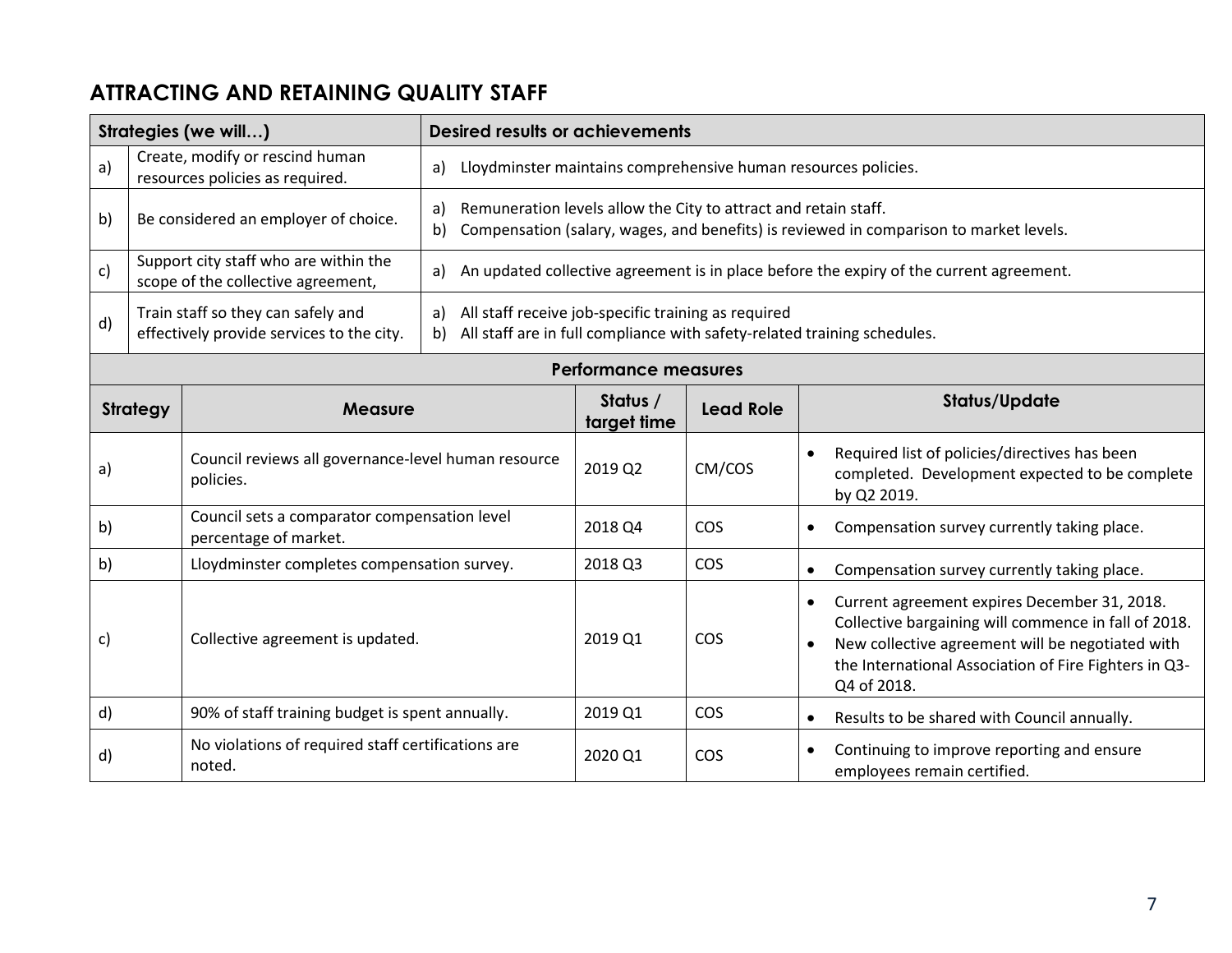### **INTERNAL AND EXTERNAL COMMUNICATION AND RELATIONSHIP BUILDING**

| Strategies (we will) |                                                                             |                                                                                                                      | <b>Desired results or achievements</b>                                                                                         |                             |                  |                                                                                                                                                                                                                                 |
|----------------------|-----------------------------------------------------------------------------|----------------------------------------------------------------------------------------------------------------------|--------------------------------------------------------------------------------------------------------------------------------|-----------------------------|------------------|---------------------------------------------------------------------------------------------------------------------------------------------------------------------------------------------------------------------------------|
| a)                   | a)<br>Create or identify a process to engage<br>with internal stakeholders. |                                                                                                                      | Lloydminster regularly communicates with:<br>residents<br>staff<br>non-profits<br>media<br>business<br>industry                |                             |                  |                                                                                                                                                                                                                                 |
| b)                   |                                                                             | Create or identify a process to engage<br>with external stakeholders.                                                | Lloydminster regularly communicates with:<br>rural neighbours<br>provincial governments<br>federal government<br>school boards |                             |                  |                                                                                                                                                                                                                                 |
|                      |                                                                             |                                                                                                                      |                                                                                                                                | <b>Performance measures</b> |                  |                                                                                                                                                                                                                                 |
|                      | <b>Strategy</b>                                                             | <b>Measure</b>                                                                                                       |                                                                                                                                | Status /<br>target time     | <b>Lead Role</b> | <b>Status/Update</b>                                                                                                                                                                                                            |
| a)                   |                                                                             | Council is aware of and satisfied with<br>communications efforts with internal stakeholders.                         |                                                                                                                                | 2019 Q2                     | Council/CM       | Your Voice Nights, public engagement, surveys,<br>$\bullet$<br>social media.                                                                                                                                                    |
| b)                   |                                                                             | Council is aware of, participates in, and is satisfied<br>with communications efforts with external<br>stakeholders. |                                                                                                                                | 2019 Q2                     | Council/CM       | Quarterly meetings with RM of Britannia<br>$\bullet$<br>Monthly meetings with CVR<br>$\bullet$<br>Established initial communication with RM of<br>$\bullet$<br>Wilton.                                                          |
| c)                   |                                                                             | Council meets with MPs, MLAs and school boards and<br>first nations at least once a year.                            |                                                                                                                                | 2018 Q4                     | Council/CM       | Semi-annual meetings established with School<br>$\bullet$<br>Boards.<br>Regular communication with MP and MLA.<br>Annual meeting with LC Board; Quarterly with<br>$\bullet$<br>President.<br>Annual meeting with First Nations. |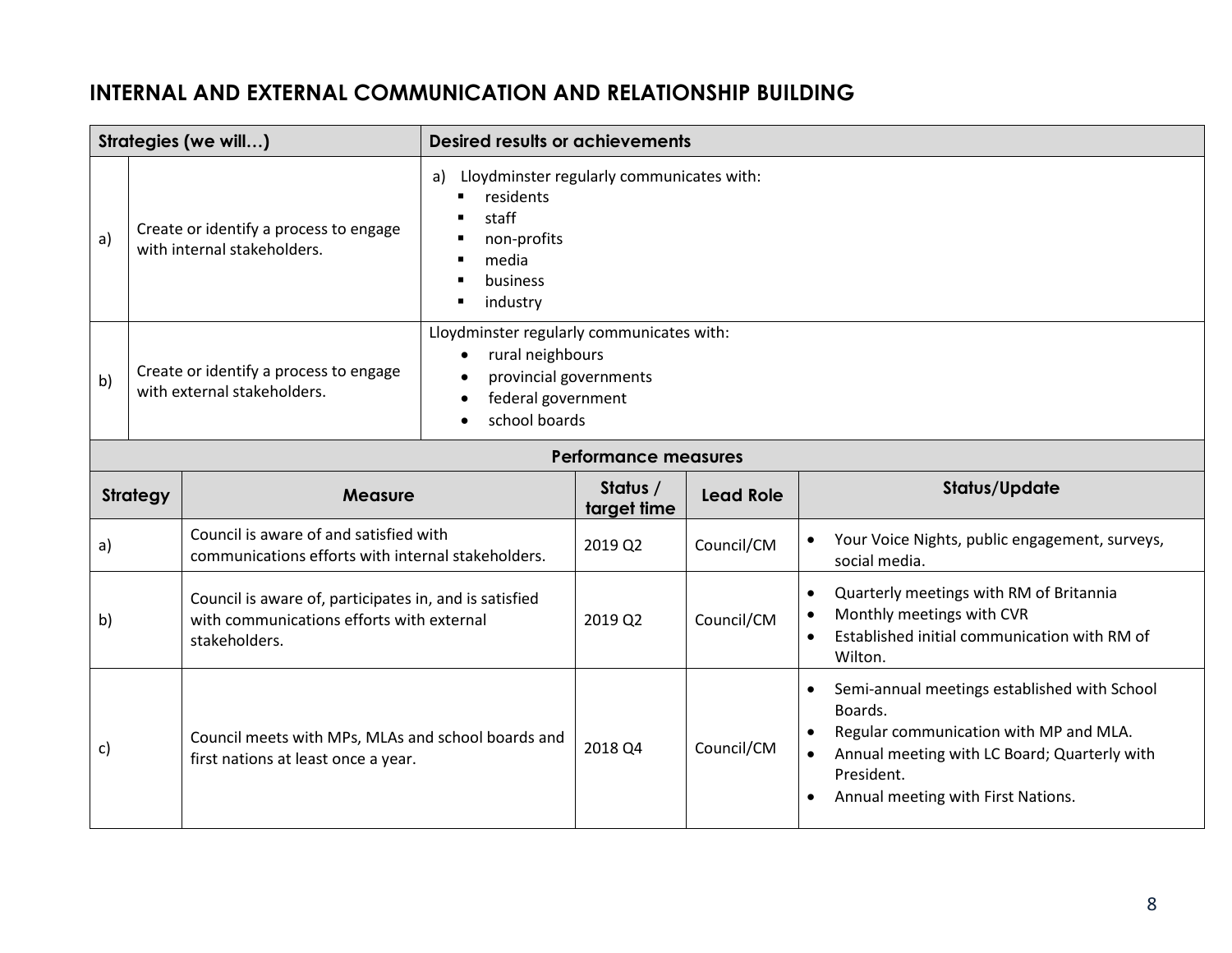# **ECONOMIC DEVELOPMENT**

|                             |                                                                       | Strategies (we will)                                                               |                                                                                                                                                                                                                                                                                                       | <b>Desired results or achievements</b> |                  |                                                                                                                                                                                                                                                                                                                                                                                                                                                                                        |  |
|-----------------------------|-----------------------------------------------------------------------|------------------------------------------------------------------------------------|-------------------------------------------------------------------------------------------------------------------------------------------------------------------------------------------------------------------------------------------------------------------------------------------------------|----------------------------------------|------------------|----------------------------------------------------------------------------------------------------------------------------------------------------------------------------------------------------------------------------------------------------------------------------------------------------------------------------------------------------------------------------------------------------------------------------------------------------------------------------------------|--|
| a)                          | Provide guidance to economic<br>development within the city.          |                                                                                    | Lloydminster's economic growth plan is kept current.<br>a)<br>Stakeholders have input into how business should grow.<br>$\mathsf{b}$<br>An economic advisory group provides input into economic development.<br>$\mathsf{C}$<br>Statutory plans encourage businesses to locate in Lloydminster.<br>d) |                                        |                  |                                                                                                                                                                                                                                                                                                                                                                                                                                                                                        |  |
| b)                          | tourism.                                                              | Encourage the growth of regional                                                   | a)                                                                                                                                                                                                                                                                                                    |                                        |                  | Nearby municipalities work together to encourage visitors to come to the region.                                                                                                                                                                                                                                                                                                                                                                                                       |  |
| c)                          |                                                                       | Market the benefits of locating in<br>Lloydminster.                                | a)                                                                                                                                                                                                                                                                                                    |                                        |                  | Marketing strategy identifies and promotes business benefits in the city and region.                                                                                                                                                                                                                                                                                                                                                                                                   |  |
| d)                          | Work to make elected officials staff<br>ambassadors for Lloydminster. |                                                                                    | a)                                                                                                                                                                                                                                                                                                    |                                        |                  | Council and relevant staff are provided with focused economic development training opportunities.                                                                                                                                                                                                                                                                                                                                                                                      |  |
| <b>Performance Measures</b> |                                                                       |                                                                                    |                                                                                                                                                                                                                                                                                                       |                                        |                  |                                                                                                                                                                                                                                                                                                                                                                                                                                                                                        |  |
|                             | <b>Strategy</b><br><b>Measure</b>                                     |                                                                                    |                                                                                                                                                                                                                                                                                                       | Status /<br>target time                | <b>Lead Role</b> | <b>Status/Update</b>                                                                                                                                                                                                                                                                                                                                                                                                                                                                   |  |
| a)                          |                                                                       | Council is aware of the current regional growth plan.                              |                                                                                                                                                                                                                                                                                                       | 2018 Q4                                | <b>CM</b>        | Process to re-enter JRGS; education with ISL<br>$\bullet$                                                                                                                                                                                                                                                                                                                                                                                                                              |  |
| a)                          |                                                                       | Chamber of Commerce is an active partner in<br>economic development with the city. |                                                                                                                                                                                                                                                                                                       | 2019 Q2                                | <b>CM</b>        | Continuing to build relationship between Economic<br>$\bullet$<br>Development Officer and the Chamber of<br>Commerce. The Chamber of Commerce is an active<br>stakeholder in the Economic Development Strategic<br>Planning. Economic Development is engaging the<br>Chamber and its members on opportunities<br>through AB Government. The Economic<br>Development Officer has been asked to be on the<br>planning Committee for the 2018 Economic<br>Partnership Summit in the fall. |  |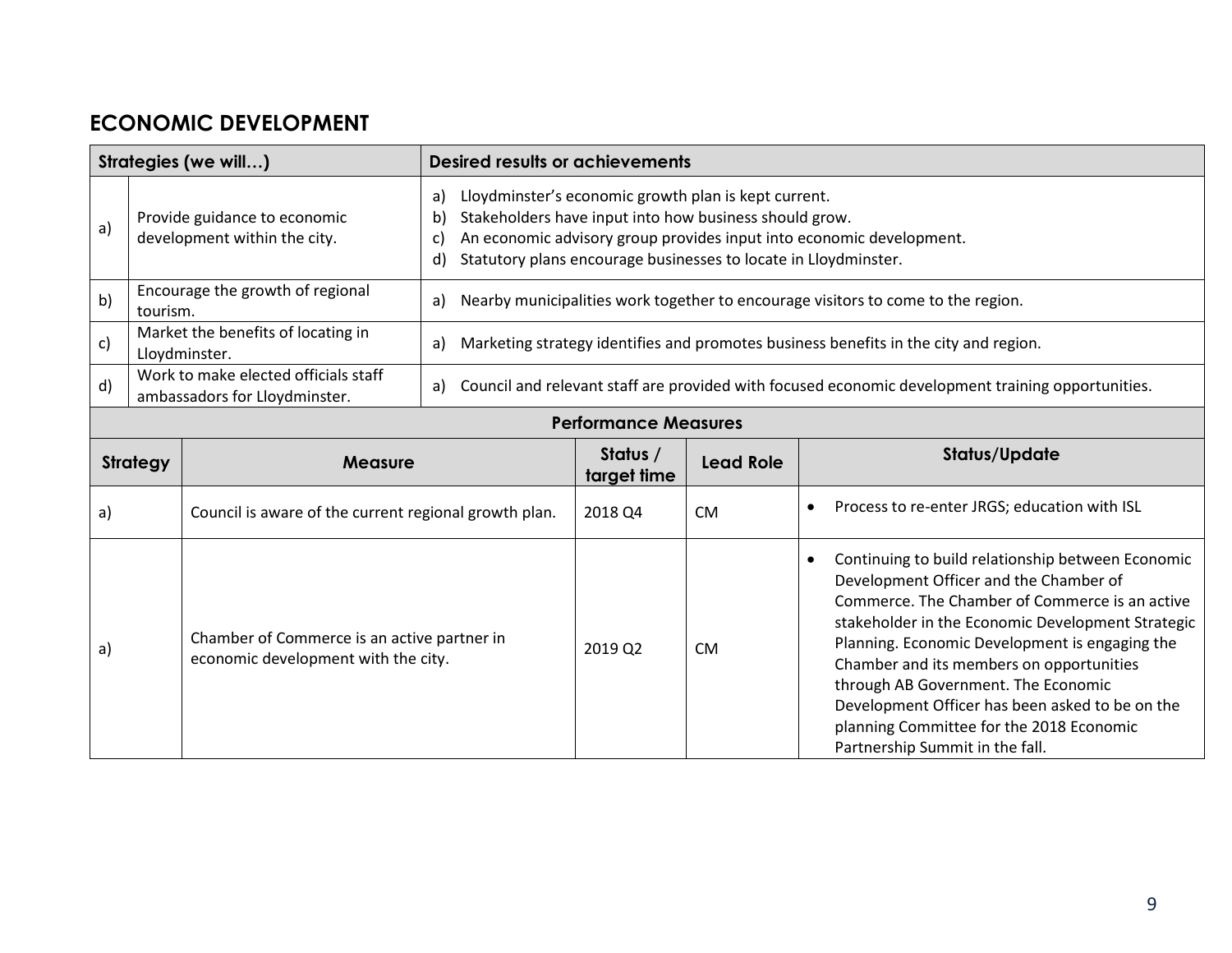| a) | Council establishes an economic development<br>advisory committee (or equivalent)                      | 2018 Q1 |        | Through the Economic Development Strategic Plan,<br>community stakeholders were engaged through the<br>interview process. The Economic Development<br>Strategic Plan will guide the parameters around<br>what kind of advisory committee will be developed.                                                      |
|----|--------------------------------------------------------------------------------------------------------|---------|--------|------------------------------------------------------------------------------------------------------------------------------------------------------------------------------------------------------------------------------------------------------------------------------------------------------------------|
| a) | Business considers Lloydminster to be 'open for<br>business.'                                          | 2018 Q2 | CM/CDS | Currently streamlining and organizing process and<br>procedures for development and redevelopment.<br>The website is being updated, along with<br>distribution of a newsletter and the use of social<br>media. Consideration for a community based<br>survey in partnership of business survey in Q1 of<br>2019. |
| b) | Regional tourism strategy is in place and being acted<br>upon.                                         | 2018 Q4 | CM/CDS | Discussion about this in the Economic Development<br>$\bullet$<br>Strategic Planning. This will require budget<br>allocation and resources, moving the timeline to be<br>Q4 2019.                                                                                                                                |
| c) | Area municipalities approve a regional business<br>marketing strategy.                                 | 2018 Q4 | CM/CDS | Approved for membership to the Alberta Hub.<br>Partnering with surrounding RMs, Municipalities<br>and County on a CARES application Q2 2019                                                                                                                                                                      |
| d) | 75% of elected officials and relevant members of<br>administration take economic development training. | 2018 Q4 | CM/CDS | Currently two2 elected officials have completed<br>training.                                                                                                                                                                                                                                                     |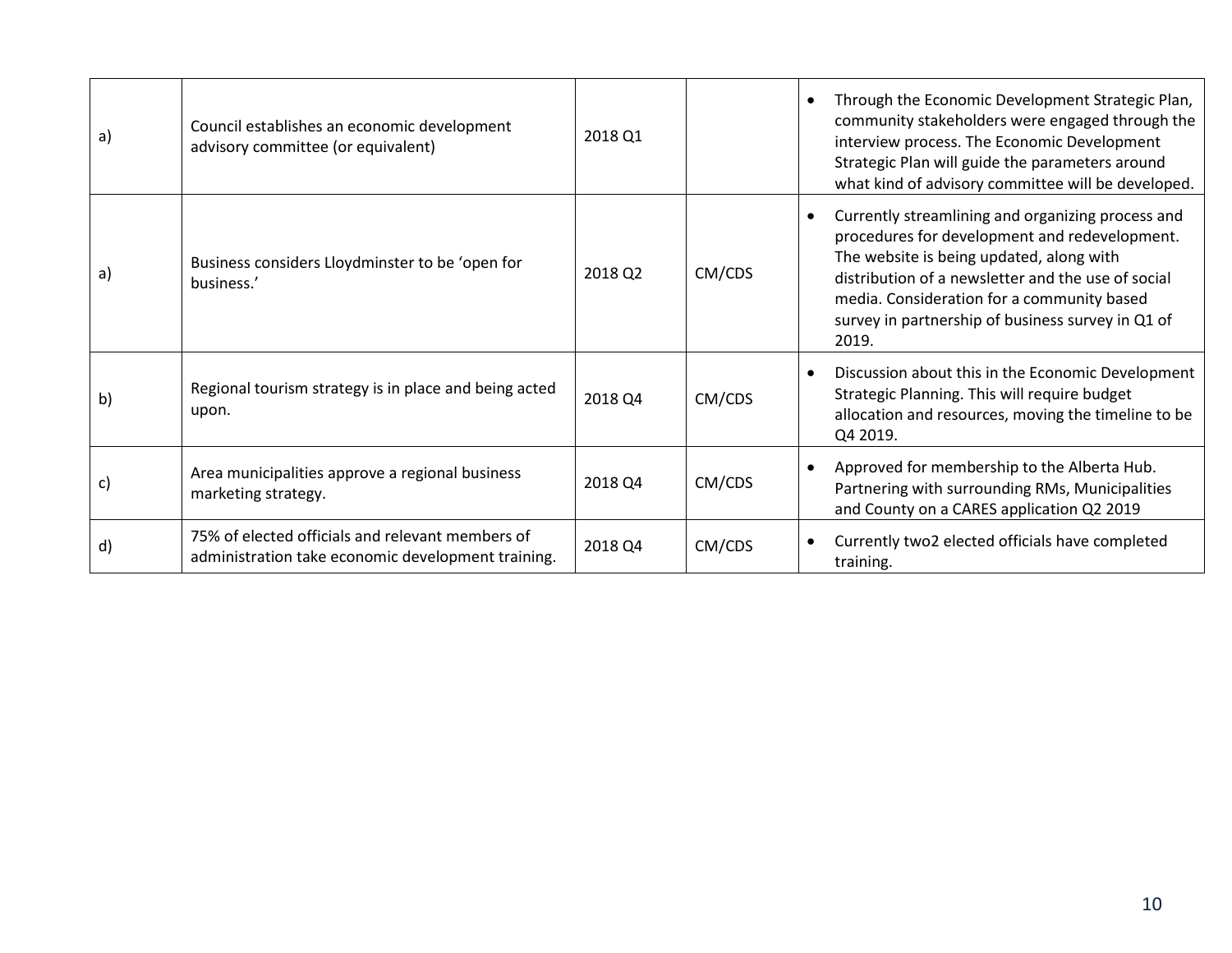# **ATTRACTING AND HOSTING EVENTS**

| <b>Strategies (we will)</b>                                                |  | <b>Desired results or achievements</b>                                                                                             |                                                       |                                                                                                                                                                                                                |                  |                                                                                                                                                                                                                                                                                                                                                                                     |  |  |  |
|----------------------------------------------------------------------------|--|------------------------------------------------------------------------------------------------------------------------------------|-------------------------------------------------------|----------------------------------------------------------------------------------------------------------------------------------------------------------------------------------------------------------------|------------------|-------------------------------------------------------------------------------------------------------------------------------------------------------------------------------------------------------------------------------------------------------------------------------------------------------------------------------------------------------------------------------------|--|--|--|
| a)                                                                         |  | Bid to host more and high-profile<br>provincial and national sport and<br>cultural events.                                         | Event attraction and hosting policy is created.<br>a) |                                                                                                                                                                                                                |                  |                                                                                                                                                                                                                                                                                                                                                                                     |  |  |  |
| b)                                                                         |  | Ensure that the benefits of event<br>hosting outweigh the costs to local<br>citizens and businesses.                               | a)<br>b)                                              | Net revenue is generated from visitors.<br>Citizens and businesses see benefit in hosting events.                                                                                                              |                  |                                                                                                                                                                                                                                                                                                                                                                                     |  |  |  |
| Develop city marketing specifically<br>c)<br>targeted to event attraction. |  |                                                                                                                                    | a)<br>b)<br>c)                                        | Partner municipalities, groups, and businesses collaborate to identify and attract events to the region.<br>A targeted website is created<br>Sponsorship guidelines that can be adapted to events are created. |                  |                                                                                                                                                                                                                                                                                                                                                                                     |  |  |  |
|                                                                            |  |                                                                                                                                    |                                                       | <b>Performance measures</b>                                                                                                                                                                                    |                  |                                                                                                                                                                                                                                                                                                                                                                                     |  |  |  |
| <b>Strategy</b><br><b>Measure</b>                                          |  |                                                                                                                                    |                                                       | Status /<br>target time                                                                                                                                                                                        | <b>Lead Role</b> | Status/Update                                                                                                                                                                                                                                                                                                                                                                       |  |  |  |
| a)                                                                         |  | Council considers an event attraction and hosting<br>policy.                                                                       |                                                       | 2018 Q3                                                                                                                                                                                                        | <b>CDS</b>       | Researching other municipalities' event attraction<br>and hosting policy to begin drafting a policy. When<br>drafting the policy, will ensure the policy is a good<br>fit for the community and is drafted with<br>consideration to available resources.                                                                                                                            |  |  |  |
| $\mathsf{b}$                                                               |  | Council considers implementing a destination<br>marketing levy,                                                                    |                                                       | 2018 Q3                                                                                                                                                                                                        | CM/CDS           | The Economic Development Strategic Plan will give<br>$\bullet$<br>guidance on developing a Destination Marketing<br>Fee (DMF). This process will require more<br>stakeholder engagement as well as the creation of<br>a DMF Bylaw. A new target time line should be<br>considered for Q2 2019.<br>Mayor held initial meeting with hotel vendors;<br>further investigation required. |  |  |  |
| b)                                                                         |  | 75% of surveyed citizens indicate they are satisfied or<br>very satisfied with the level of support provided to<br>event hosting * |                                                       | 2019 Q2                                                                                                                                                                                                        | COS              | Survey to be completed within timelines noted.<br>$\bullet$                                                                                                                                                                                                                                                                                                                         |  |  |  |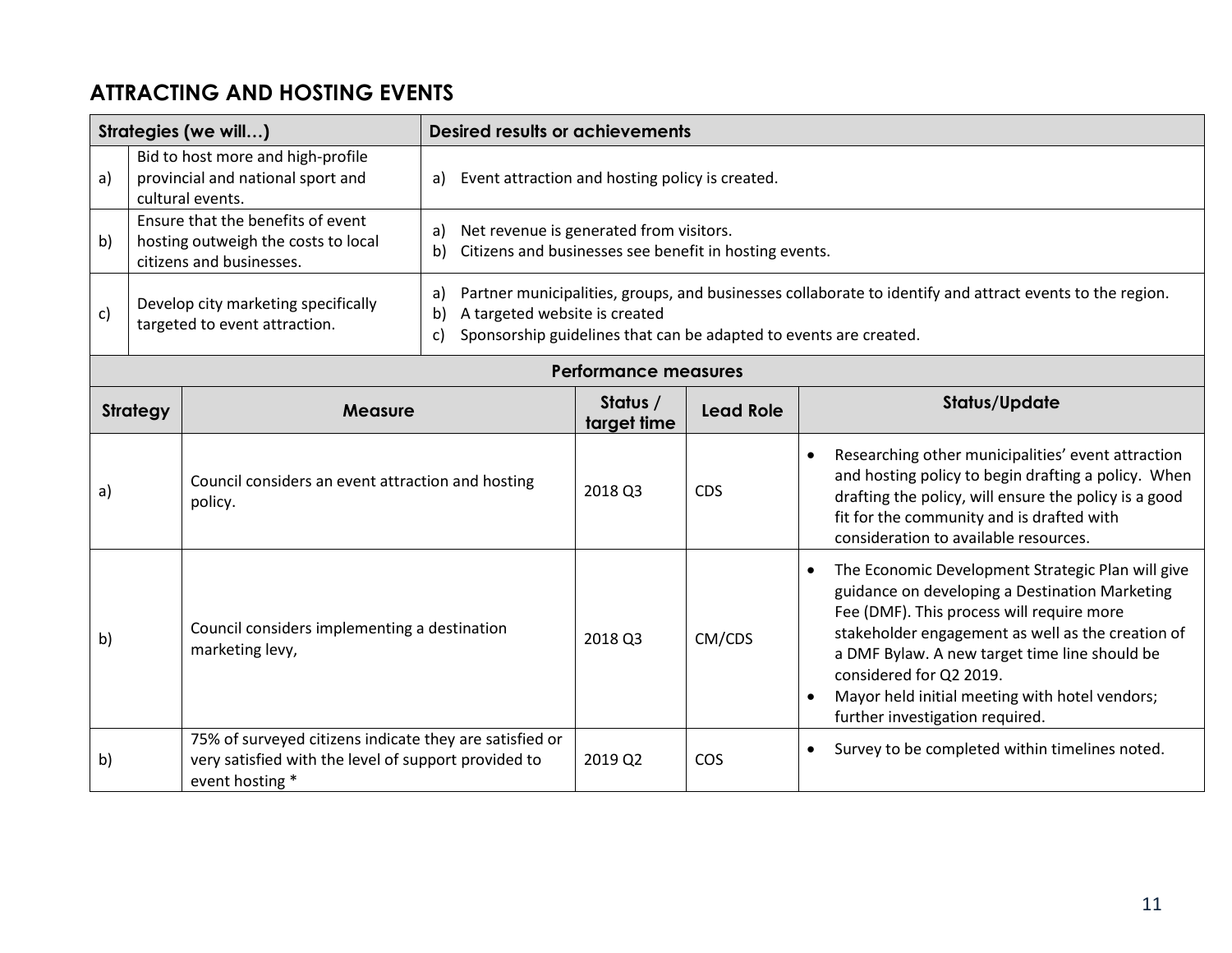| C) | Three net new provincial or national events are<br>attracted to the region. | 2019 Q2 | <b>CDS</b> | 2020 SK Summer Games<br>Elite Male Hockey has indicated they will require<br>assistance with franchise bid in 2019<br>Midget Hockey has discussed interest and<br>assistance in bidding for the 2019 Telus Cup<br>East Central FCSS Association of AB meeting held in<br>June 2017<br>Citizen Ceremony held October 2017, included both<br>provinces. |
|----|-----------------------------------------------------------------------------|---------|------------|-------------------------------------------------------------------------------------------------------------------------------------------------------------------------------------------------------------------------------------------------------------------------------------------------------------------------------------------------------|
| C) | Website is online.                                                          | 2019 Q1 | COS/CDS    | City's new website is complete. Will be working<br>with Economic Development to assess need for<br>additional subsidiary pages for the website relating<br>to Economic Development including attracting and<br>hosting events.                                                                                                                        |
| C) | High-level sponsorship guidelines are created.                              | 2018 Q3 | CDS        | Reviewing current sponsorship policy.                                                                                                                                                                                                                                                                                                                 |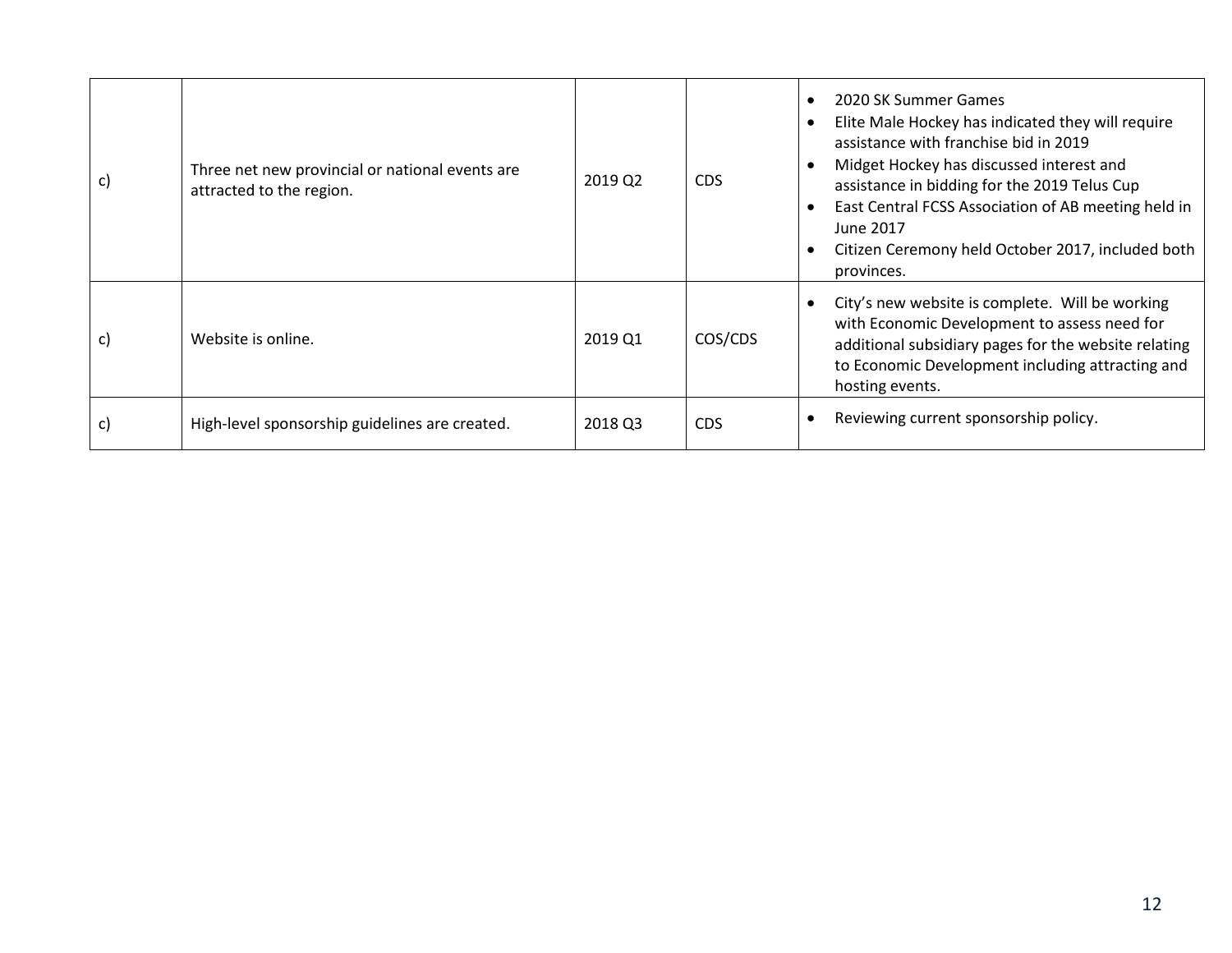#### **LAND DEVELOPMENT**

|    |                                                          | Strategies (we will)                                                    | <b>Desired results or achievements</b> |                                                                                                                                                                                                          |                  |                                                                                                                                                                         |  |  |  |
|----|----------------------------------------------------------|-------------------------------------------------------------------------|----------------------------------------|----------------------------------------------------------------------------------------------------------------------------------------------------------------------------------------------------------|------------------|-------------------------------------------------------------------------------------------------------------------------------------------------------------------------|--|--|--|
| a) |                                                          | Ensure that structures are in created to<br>guide sustainable growth.   | a)<br>b)                               |                                                                                                                                                                                                          |                  | The city's role in encouraging or discouraging growth is confirmed.<br>Growth management policies, including the use of fiscal tools like offsite levies, are in place. |  |  |  |
| b) | models.                                                  | Work towards sustainable growth                                         | a)<br>b)                               | Density targets are used to encourage growth within existing city boundaries.<br>Innovative urban planning results in creative land use models.                                                          |                  |                                                                                                                                                                         |  |  |  |
| c) | Determine the most prudent growth<br>areas for the city. |                                                                         | a)<br>b)<br>c)                         | Determine anticipated city land needs for the next 50 years.<br>Areas of geographical expansion are identified as early as possible.<br>Annexations or amalgamations provide mutual benefit to partners. |                  |                                                                                                                                                                         |  |  |  |
|    |                                                          |                                                                         |                                        | <b>Performance measures</b>                                                                                                                                                                              |                  |                                                                                                                                                                         |  |  |  |
|    | <b>Strategy</b><br><b>Measure</b>                        |                                                                         |                                        | Status /<br>target time                                                                                                                                                                                  | <b>Lead Role</b> | <b>Status/Update</b>                                                                                                                                                    |  |  |  |
| a) |                                                          | Council considers a growth management strategy.                         |                                        | 2018 Q3                                                                                                                                                                                                  | CM/Ops           | Council continues to work with CVR; however, work<br>$\bullet$<br>required on Saskatchewan side.                                                                        |  |  |  |
| a) |                                                          | Council considers a growth management policy.                           |                                        | 2018 Q4                                                                                                                                                                                                  | CM/Ops           |                                                                                                                                                                         |  |  |  |
| a) |                                                          | Council review Capital Projects Off-site Levy Policy.                   |                                        | 2018 Q4                                                                                                                                                                                                  | CM/CDS           | Council to review at future Council Meeting.<br>$\bullet$                                                                                                               |  |  |  |
| b) |                                                          | Council sets density targets.                                           |                                        | 2019 Q1                                                                                                                                                                                                  | CDS/Ops          | Council to review Population strategy completed in<br>$\bullet$<br>JGS. Further review needed on Saskatchewan side                                                      |  |  |  |
| b) |                                                          | At least one (re)development promotes increased<br>residential density. |                                        | 2020 Q1                                                                                                                                                                                                  | <b>CDS</b>       | Will be considered in a future development.<br>$\bullet$                                                                                                                |  |  |  |
| c) |                                                          | Long-term integrated land use plans are considered<br>by council.       |                                        | 2018 Q4                                                                                                                                                                                                  | Ops              |                                                                                                                                                                         |  |  |  |
| c) |                                                          | Updated prospective land use maps are created                           |                                        | 2019 Q1                                                                                                                                                                                                  | Ops              |                                                                                                                                                                         |  |  |  |
| C) |                                                          | Annexations or amalgamations are not contested.                         |                                        | 2020 Q4                                                                                                                                                                                                  | Council/CM       | Meetings have occurred with significant progress<br>$\bullet$<br>on relations with negotiations to continue.                                                            |  |  |  |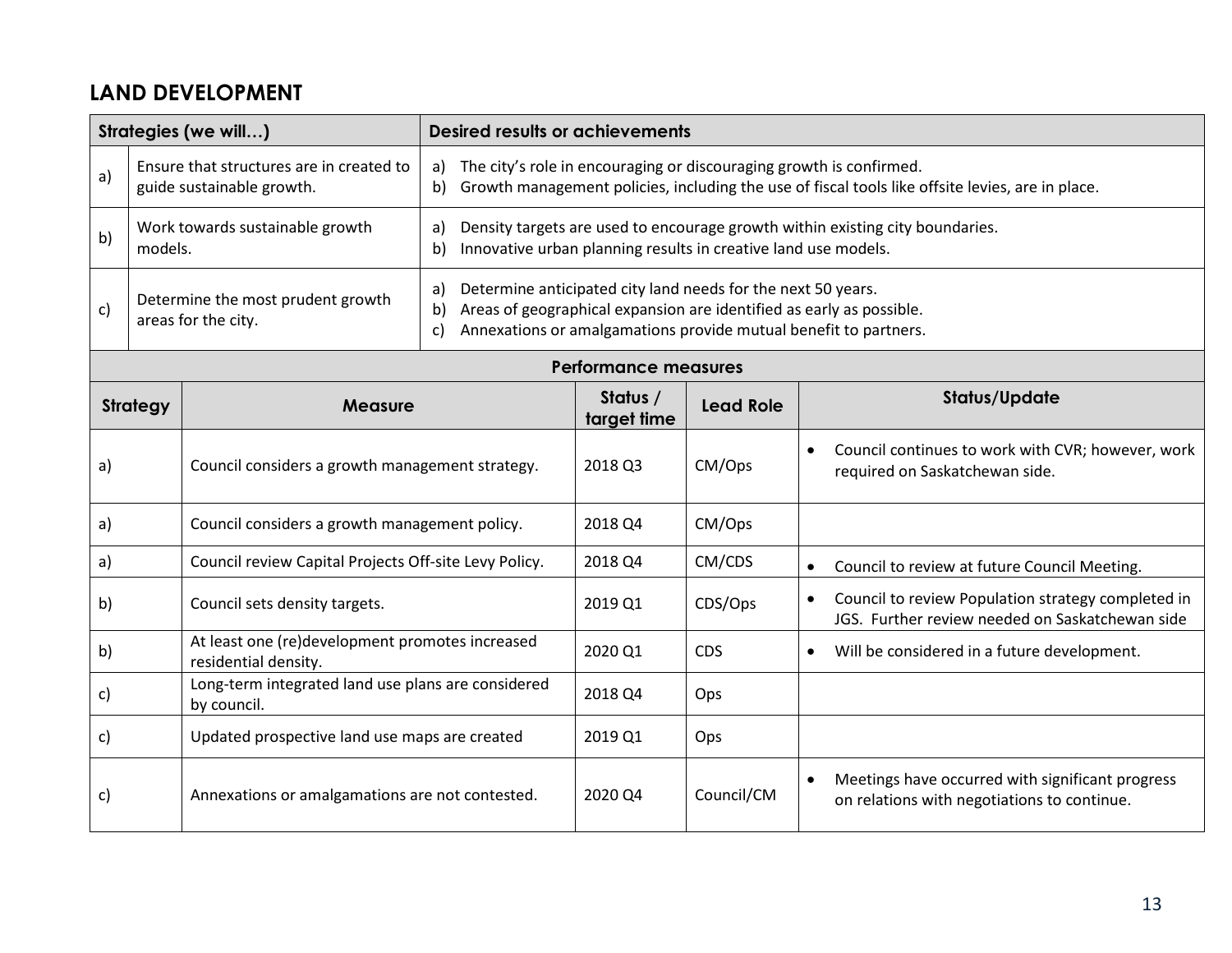#### **LAND DIVISION MODEL**

| Strategies (we will) |                                                                                                                                                          |                                                                                     |    | <b>Desired Results or achievements</b>                                  |                  |                                                                                                                                                                                    |  |  |  |
|----------------------|----------------------------------------------------------------------------------------------------------------------------------------------------------|-------------------------------------------------------------------------------------|----|-------------------------------------------------------------------------|------------------|------------------------------------------------------------------------------------------------------------------------------------------------------------------------------------|--|--|--|
| a)                   | Determine the most appropriate<br>Land Division provides maximum return to the city.<br>a)<br>model for management and sale<br>b)<br>of city-owned land. |                                                                                     |    |                                                                         |                  | Developable land is exploited in alignment with the city's sustainable future plans.                                                                                               |  |  |  |
| b)                   | reserves.                                                                                                                                                | Incorporate land sales into city                                                    | a) | A portion of land sales is used as an income stream into city reserves. |                  |                                                                                                                                                                                    |  |  |  |
|                      |                                                                                                                                                          |                                                                                     |    | <b>Performance measures</b>                                             |                  |                                                                                                                                                                                    |  |  |  |
| <b>Strategy</b>      |                                                                                                                                                          | <b>Measure</b>                                                                      |    | Status /<br>target time                                                 | <b>Lead Role</b> | Status/Update                                                                                                                                                                      |  |  |  |
| a)                   |                                                                                                                                                          | Council chooses an option based on available land<br>development models.            |    | 2018 Q4                                                                 | Council/CDS      | Once the Economic Development Strategic Plan is<br>$\bullet$<br>complete, this will help define Land Division and its<br>role within Economic Development.                         |  |  |  |
| a)                   |                                                                                                                                                          | City-owned land is sold or developed in alignment<br>with achieving city goals.     |    | 2018 Q4                                                                 | <b>CDS</b>       | The City will continue to be in the land business.<br>$\bullet$<br>Will work on policy to help develop guidelines in<br>selling raw land or developed land, and acquiring<br>land. |  |  |  |
| $\mathsf{b}$         |                                                                                                                                                          | Reserves policies require a portion of land sales to be<br>retained for future use. |    | 2018 Q4                                                                 | <b>CFO</b>       | This is achievable but have not started on this yet.<br>$\bullet$                                                                                                                  |  |  |  |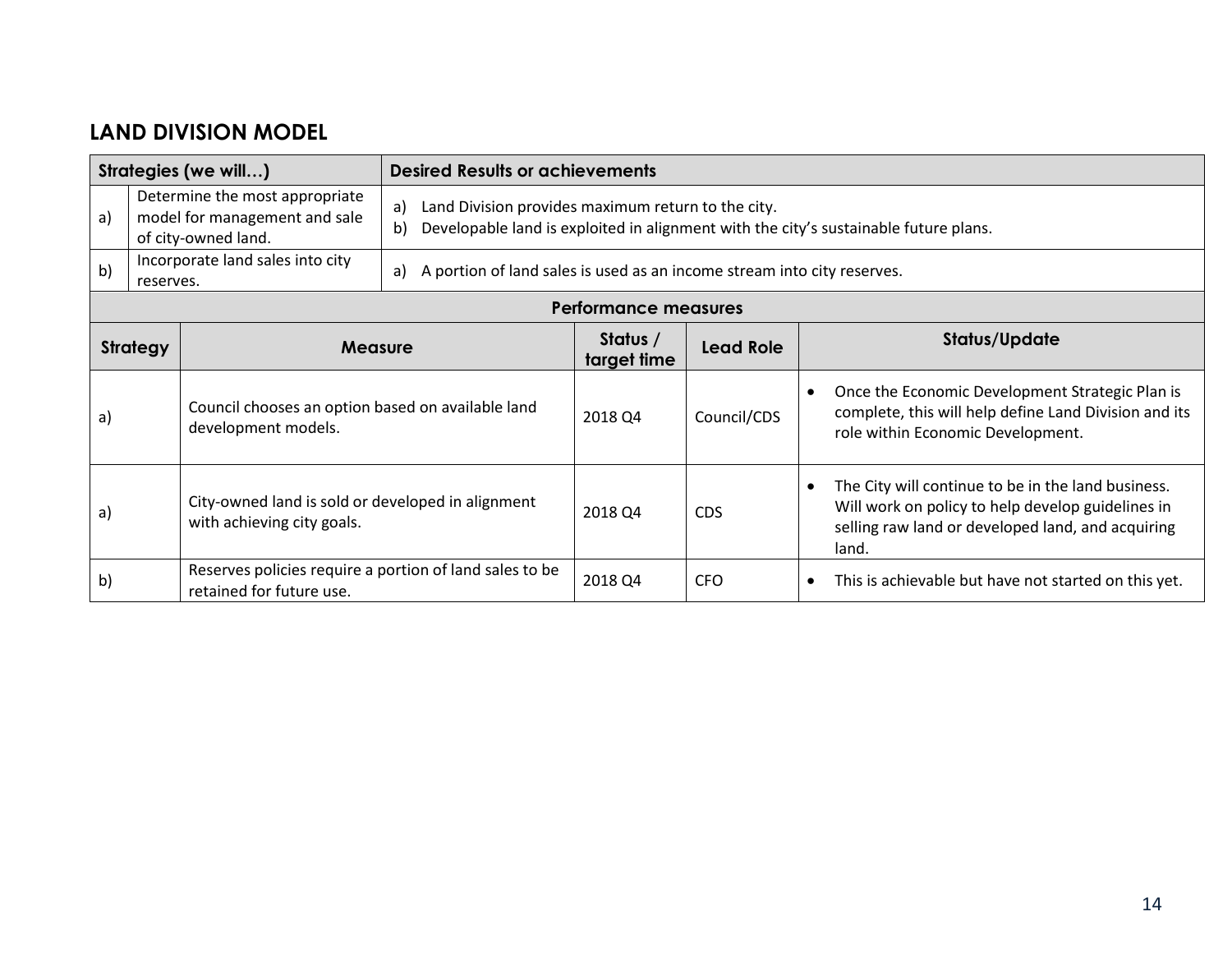### **UTILITY UPGRADES**

| Strategies (we will) |                                                                                 |                                                                           | <b>Desired results or achievements</b>                                                                                                                                                                                  |                             |                                                             |                                                                                                                                                                                                                                                                                                       |  |
|----------------------|---------------------------------------------------------------------------------|---------------------------------------------------------------------------|-------------------------------------------------------------------------------------------------------------------------------------------------------------------------------------------------------------------------|-----------------------------|-------------------------------------------------------------|-------------------------------------------------------------------------------------------------------------------------------------------------------------------------------------------------------------------------------------------------------------------------------------------------------|--|
| a)                   | Determine a funding model for<br>upgrades to the wastewater treatment<br>plant. |                                                                           | Wastewater plant funding options study and recommendations is completed.<br>a)<br>Infrastructure grant funding options are identified and explored.<br>b)<br>Wastewater treatments plant maintains certification.<br>C) |                             |                                                             |                                                                                                                                                                                                                                                                                                       |  |
| b)                   |                                                                                 | Explore creation of municipally-owned<br>utility corporation.             | a)                                                                                                                                                                                                                      |                             | Utilities are managed under the most appropriate structure. |                                                                                                                                                                                                                                                                                                       |  |
| c)                   |                                                                                 | Explore regional service agreement for<br>various utilities.              | a)                                                                                                                                                                                                                      |                             |                                                             | Benefits and costs of service delivery are available to regional partners.                                                                                                                                                                                                                            |  |
|                      |                                                                                 |                                                                           |                                                                                                                                                                                                                         | <b>Performance measures</b> |                                                             |                                                                                                                                                                                                                                                                                                       |  |
|                      | <b>Strategy</b><br><b>Measure</b>                                               |                                                                           |                                                                                                                                                                                                                         | Status /<br>target time     | <b>Lead Role</b>                                            | Status/Update                                                                                                                                                                                                                                                                                         |  |
| a)                   |                                                                                 | Funding options study is completed.                                       |                                                                                                                                                                                                                         | 2018 Q3                     | <b>CDS</b>                                                  | The best option is the City receiving funds from<br>both provinces and the federal government<br>covering 2/3 of the proposed cost, with the City<br>contributing the final 1/3 from borrowing.                                                                                                       |  |
| a)                   | Applications have been submitted for any available<br>grants.                   |                                                                           |                                                                                                                                                                                                                         | 2018 Q2                     | CFO/CDS                                                     | Applications have been made to both the Alberta<br>$\bullet$<br>and Saskatchewan's New Building Canada Fund.<br>Additional application was made to the Alberta<br>Municipal Water/Wastewater Partnership.<br>Continue to explore grants for the WWTP.                                                 |  |
| a)                   |                                                                                 | Plan for upgrade to wastewater treatment plant is<br>approved by council. |                                                                                                                                                                                                                         | 2018 Q1                     | <b>CDS</b>                                                  | Council approved the use of the project delivery<br>$\bullet$<br>method of Integrated Project Delivery. The<br>method will provide the most efficient process for<br>the design and construction of the facility. The<br>project is on hold pending the municipality<br>receiving sufficient funding. |  |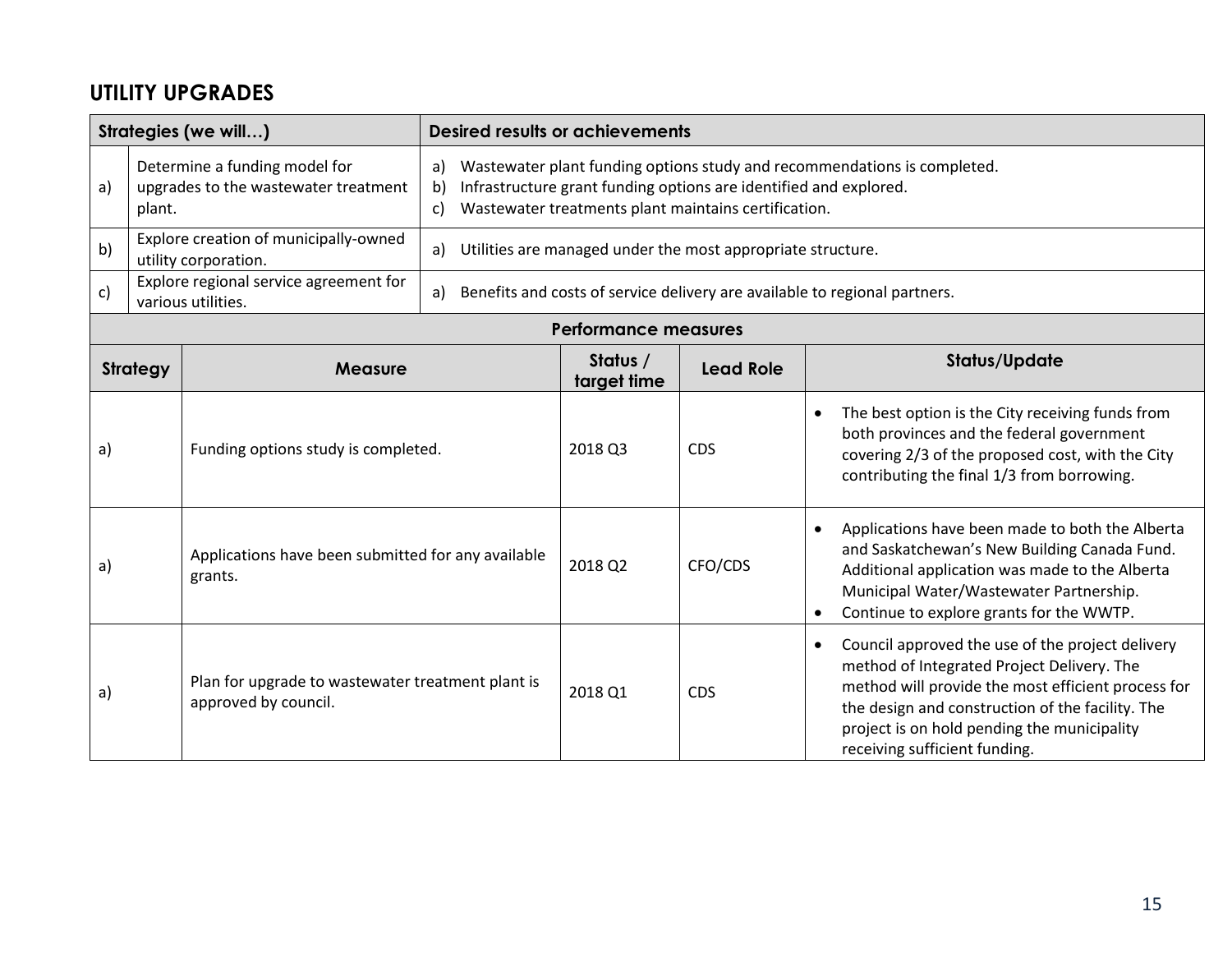| b) | Council considers alternative structures for<br>managing municipal utilities.          | 2018 Q4 | Ops/CFO | There is a software program to explore better<br>model. Due to time constraints on Finance<br>support for supporting the model with numbers<br>from Finance has been put on hold until progress<br>is made with the financial package. |
|----|----------------------------------------------------------------------------------------|---------|---------|----------------------------------------------------------------------------------------------------------------------------------------------------------------------------------------------------------------------------------------|
| C) | Service delivery options are presented to<br>neighbouring municipalities and industry. | 2018 Q3 | CM/Ops  | MOU signed with Sask Water; ACE Agreement<br>complete; preliminary discussions on regional<br>wastewater                                                                                                                               |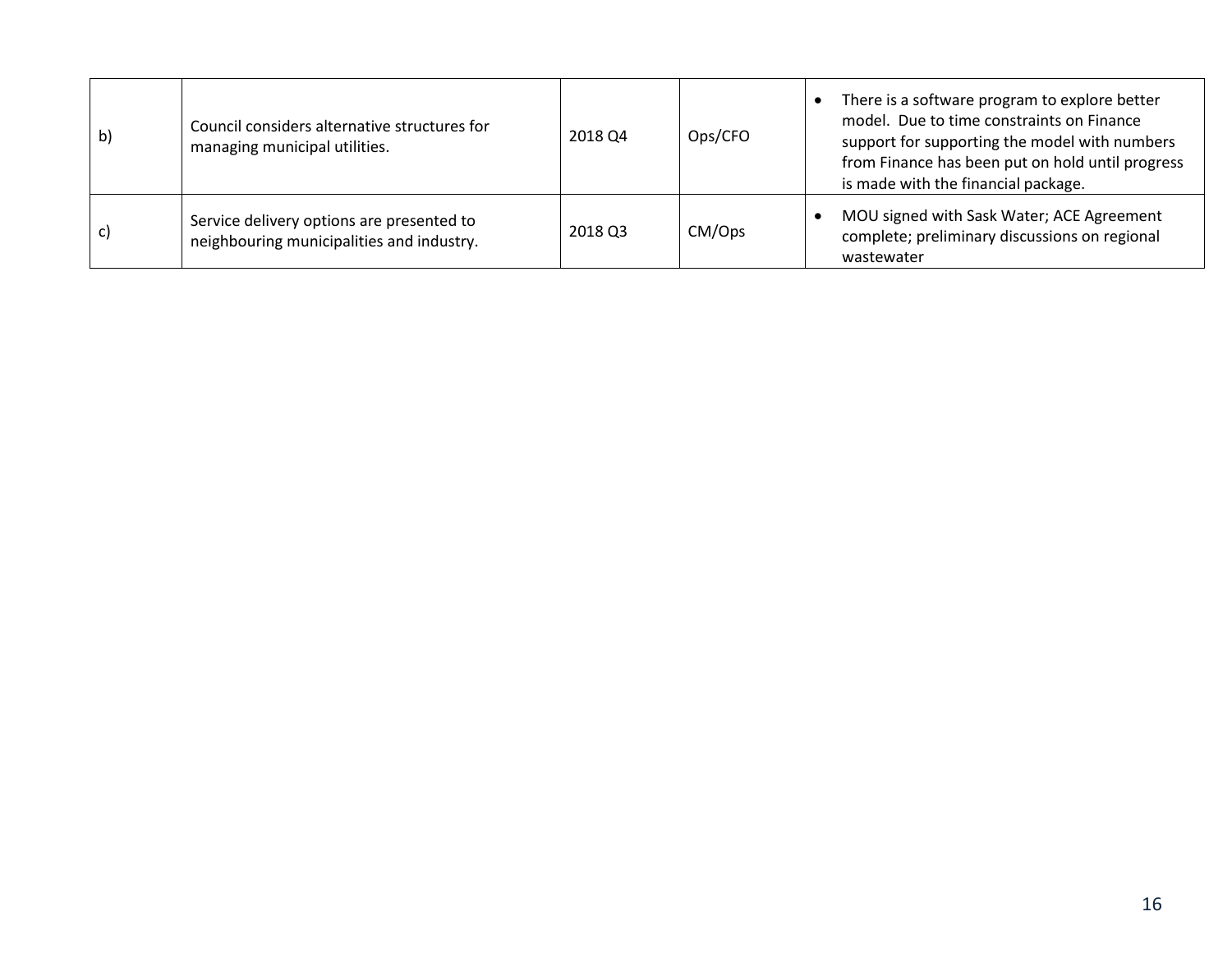# **AIRPORT MANAGEMENT**

| Strategies (we will) |                                                    | <b>Desired results or achievements</b>                                          |                                                                                                                                                                                                        |                                                                                                                                                                               |                  |                                                                                                                                 |  |  |  |
|----------------------|----------------------------------------------------|---------------------------------------------------------------------------------|--------------------------------------------------------------------------------------------------------------------------------------------------------------------------------------------------------|-------------------------------------------------------------------------------------------------------------------------------------------------------------------------------|------------------|---------------------------------------------------------------------------------------------------------------------------------|--|--|--|
| a)                   | a)<br>Increase the use of the airport.<br>b)<br>c) |                                                                                 |                                                                                                                                                                                                        | Recommendations from the 2016 Passenger Demand Study are developed.<br>Specific recommendations are acted upon.<br>Lloydminster airport is promoted to business and industry. |                  |                                                                                                                                 |  |  |  |
| b)                   |                                                    | Explore options for increased<br>scheduled service into the airport.            | a)                                                                                                                                                                                                     | Citizens and business in Lloydminster have more options for flying out of the city.                                                                                           |                  |                                                                                                                                 |  |  |  |
| c)                   | Create plans to upgrade the airport.               |                                                                                 | Runways, taxiways and aprons are certified for transport category aircraft.<br>a)<br>Landing system allows Category I or II ILS approaches.<br>b)<br>Published approaches allow all-weather use.<br>c) |                                                                                                                                                                               |                  |                                                                                                                                 |  |  |  |
|                      |                                                    |                                                                                 |                                                                                                                                                                                                        | <b>Performance measures</b>                                                                                                                                                   |                  |                                                                                                                                 |  |  |  |
|                      | <b>Strategy</b>                                    | <b>Measure</b>                                                                  |                                                                                                                                                                                                        | Status /<br>target time                                                                                                                                                       | <b>Lead Role</b> | <b>Status/Update</b>                                                                                                            |  |  |  |
| a)                   |                                                    | Council is aware of recommendations emerging<br>from the Passenger Demand Study |                                                                                                                                                                                                        |                                                                                                                                                                               | Ops              |                                                                                                                                 |  |  |  |
| a)                   |                                                    | City administration acts on accepted<br>recommendations.                        |                                                                                                                                                                                                        |                                                                                                                                                                               | Ops              |                                                                                                                                 |  |  |  |
| a)                   |                                                    | Lloydminster airport is part of economic<br>development strategies.             |                                                                                                                                                                                                        |                                                                                                                                                                               | Ops              |                                                                                                                                 |  |  |  |
| b)                   |                                                    | City or region meets with at least two air carriers<br>about scheduled service. |                                                                                                                                                                                                        |                                                                                                                                                                               | Ops              | As of June 21 the second air carrier started in<br>Lloydminster with active flights 6 days a week from<br>Sunday to Friday.     |  |  |  |
| c)                   |                                                    | Airport infrastructure is upgraded, or plans are in<br>place to do so.          |                                                                                                                                                                                                        |                                                                                                                                                                               | Ops              | Transport Canada is reviewing runway upgrade for<br>2019 and City of Lloydminster is upgrading taxi ways<br>for the next 3 year |  |  |  |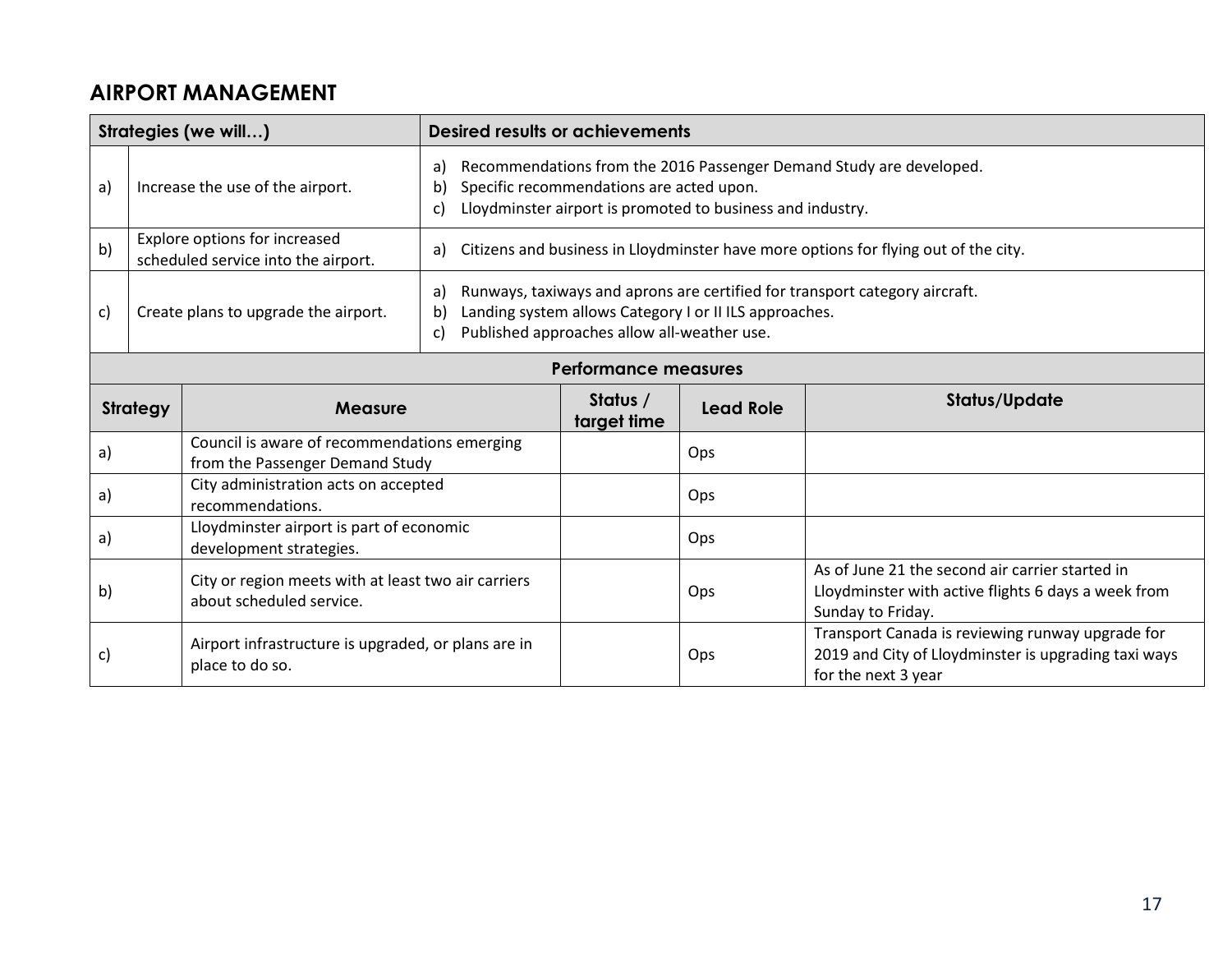| C) | Transport Canada approves revisions to airport<br>landing instrumentation. | Clerk | All aeronautical data for the Lloydminster Airport<br>is up to date and compliant with current Canadian<br><b>Aviation Regulations.</b><br>Runway approaches at the Lloydminster Airport<br>utilize the best Global Positioning Satellite System<br>currently available. The runway approaches<br>initially implemented and approved by Transport<br>Canada in 2013 and there is only one better<br>system available - a radio based system which<br>provides an operational cloud level only 50 feet<br>lower than that of the current system. This radio<br>based system has an initial cost estimate range of<br>\$3 to \$10 mil USD and could foreseeably be<br>replaced by GPS technology in the future. The<br>only growth that would ever affect the current<br>system would be to lengthen the runway, thus<br>geographically changing the approach locations. |
|----|----------------------------------------------------------------------------|-------|------------------------------------------------------------------------------------------------------------------------------------------------------------------------------------------------------------------------------------------------------------------------------------------------------------------------------------------------------------------------------------------------------------------------------------------------------------------------------------------------------------------------------------------------------------------------------------------------------------------------------------------------------------------------------------------------------------------------------------------------------------------------------------------------------------------------------------------------------------------------|
| C) | Transport Canada updates published approaches.                             | Clerk | All aeronautical data for the Lloydminster Airport<br>is up to date and compliant with current Canadian<br>Aviation Regulations. Unless otherwise instructed,<br>Lloydminster Airport Aeronautical Data is at<br>minimum reviewed by Airport Staff on a quarterly<br>basis and any required update(s) will be submitted<br>to NAV Canada. NAV Canada will then publish the<br>update in all relevant aeronautical documents.<br>There are no forecasted amendments to the<br>published Lloydminster Airport runway<br>approaches                                                                                                                                                                                                                                                                                                                                       |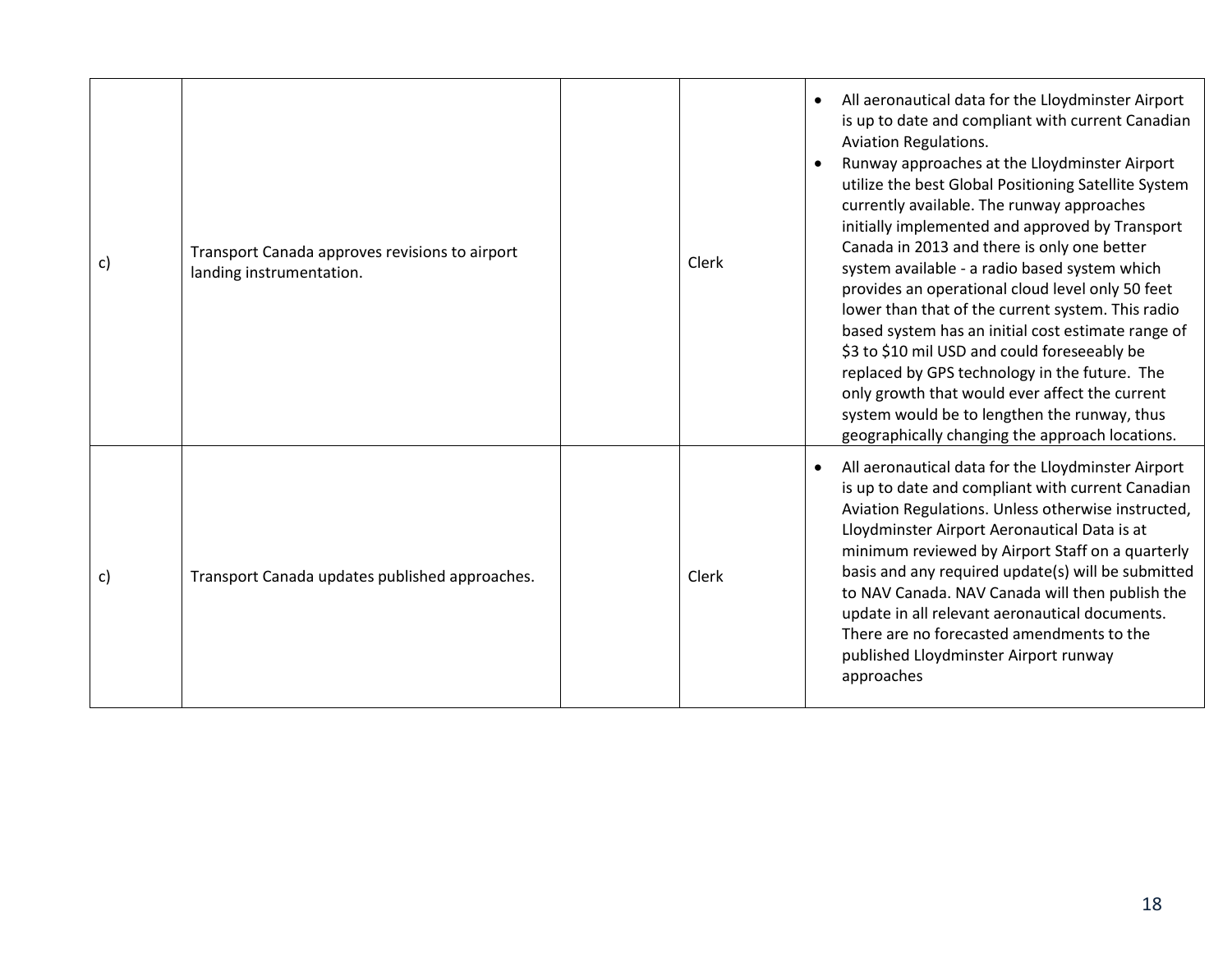# **LONG-RANGE CULTURAL FACILITY PLANNING**

| Strategies (we will) |                                                                      |                                                                                                                | <b>Desired results or achievements</b> |                         |                                                                     |                                                                                                                                                                                                                                                                                                                                                                            |  |
|----------------------|----------------------------------------------------------------------|----------------------------------------------------------------------------------------------------------------|----------------------------------------|-------------------------|---------------------------------------------------------------------|----------------------------------------------------------------------------------------------------------------------------------------------------------------------------------------------------------------------------------------------------------------------------------------------------------------------------------------------------------------------------|--|
| a)                   |                                                                      | Determine the current state of all city<br>cultural facilities.                                                |                                        |                         |                                                                     | a) Gather data about facility life expectancy and operating costs in Work Tech.                                                                                                                                                                                                                                                                                            |  |
| b)                   | basis.                                                               | Provide direction on facility updating<br>and management on a case by case                                     |                                        |                         | a) Cultural Facility Usage and Suitability Policy is created.       |                                                                                                                                                                                                                                                                                                                                                                            |  |
| c)                   |                                                                      | Identify options for facility usage,<br>upgrade, and replacement                                               | a)                                     |                         | Actions required for each facility are identified and action begun. |                                                                                                                                                                                                                                                                                                                                                                            |  |
| d)                   |                                                                      | Ensure that cultural facilities meet<br>identified needs as closely as possible.                               | a)                                     |                         |                                                                     | Stakeholders provide input into how facilities fit within in cultural fabric of the city and region.                                                                                                                                                                                                                                                                       |  |
|                      |                                                                      |                                                                                                                | <b>Performance measures</b>            |                         |                                                                     |                                                                                                                                                                                                                                                                                                                                                                            |  |
|                      | <b>Strategy</b>                                                      | <b>Measure</b>                                                                                                 |                                        | Status /<br>target time | <b>Lead Role</b>                                                    | <b>Status/Update</b>                                                                                                                                                                                                                                                                                                                                                       |  |
| a)                   |                                                                      | Cultural facility condition study is complete.                                                                 |                                        | 2018 Q4                 | <b>CDS</b>                                                          | A building committee was formed and reviewed<br>City buildings. Preparing a report to Council to<br>develop a plan for facilities. Currently<br>administration is using an old assessment<br>(completed in 2010) for the LCSC. There was no<br>budget allocation in 2018 for a building<br>assessment, but pending direction from Council<br>could include in 2019 budget. |  |
| b)                   | Council considers Cultural Facility Usage and<br>Suitability Policy. |                                                                                                                |                                        | 2018 Q4                 | <b>CDS</b>                                                          | The completion of the building report will give<br>guidelines to developing a policy. Administration<br>is reviewing other municipalities' Facility Usage<br>and Suitability Policies.                                                                                                                                                                                     |  |
| C)                   |                                                                      | Capital plans include updates to identified cultural<br>facilities.                                            |                                        | 2018 Q4                 | CFO/CDS                                                             | Information from the building report will<br>$\bullet$<br>determine capital plans.<br>Not yet started<br>$\bullet$                                                                                                                                                                                                                                                         |  |
| d)                   |                                                                      | 80% of citizens identify that they are satisfied or<br>very satisfied with Lloydminster's cultural facilities. |                                        | 2019 Q2                 | COS                                                                 | Survey to be completed in Q2 2019.<br>$\bullet$                                                                                                                                                                                                                                                                                                                            |  |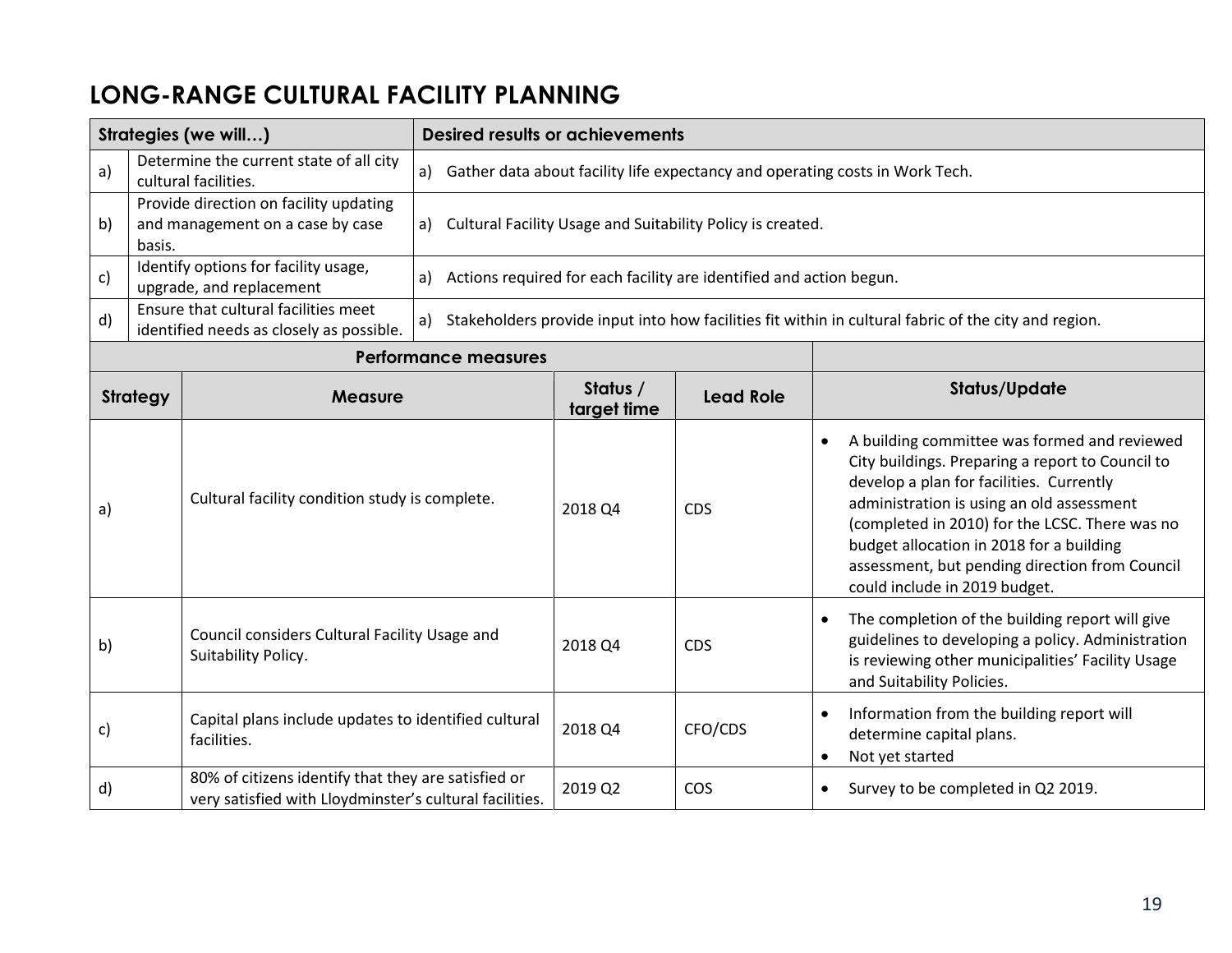#### **DOWNTOWN REVITALIZATION**

| Strategies (we will) |                                                                                               |                                                                                      |    | <b>Desired results or achievements</b>      |                                                      |                                                                                                                             |  |  |
|----------------------|-----------------------------------------------------------------------------------------------|--------------------------------------------------------------------------------------|----|---------------------------------------------|------------------------------------------------------|-----------------------------------------------------------------------------------------------------------------------------|--|--|
| a)                   | Develop a shared vision for<br>a)<br>Downtown.<br>b)                                          |                                                                                      |    | Focused vision for downtown revitalization. | Downtown Area Redevelopment Plan (DARP) is completed |                                                                                                                             |  |  |
| b)                   | Consider incentives, penalties, and<br>rewards to encourage downtown<br>a)<br>revitalization. |                                                                                      |    | Council policies align with DARP.           |                                                      |                                                                                                                             |  |  |
| c)                   | downtown                                                                                      | Host community events in the                                                         | a) |                                             |                                                      | Business notice that downtown becomes more of a destination for shoppers.                                                   |  |  |
|                      | <b>Performance measures</b>                                                                   |                                                                                      |    |                                             |                                                      |                                                                                                                             |  |  |
|                      | <b>Strategy</b>                                                                               | <b>Measure</b>                                                                       |    | Status /<br>target time                     | <b>Lead Role</b>                                     | Status/Update                                                                                                               |  |  |
| a)                   |                                                                                               | City, Chamber and business owners agree on a<br>vision for downtown redevelopment.   |    | 2018 Q2                                     | Council/CM                                           | DARP Project approved, Terms of Reference<br>$\bullet$<br>established                                                       |  |  |
| $\mathsf{b}$         |                                                                                               | DARP is approved by council, with the<br>endorsement of the Chamber and BID.         |    | 2018 Q2                                     | Council/CM                                           | Consultant hired - approved in budget. Meeting<br>$\bullet$<br>with Chamber and Committee Terms of<br>Reference established |  |  |
| c)                   | Council considers policies and bylaws that<br>promote the city's downtown.                    |                                                                                      |    | 2018 Q4                                     | Ops                                                  | Will be reviewed as part of the DARP<br>$\bullet$                                                                           |  |  |
| d)                   |                                                                                               | Downtown chamber members indicate that<br>business numbers have risen <sup>i</sup> . |    | 2018 Q2                                     | <b>COS</b>                                           | Survey to be completed in Q2 2019.<br>$\bullet$                                                                             |  |  |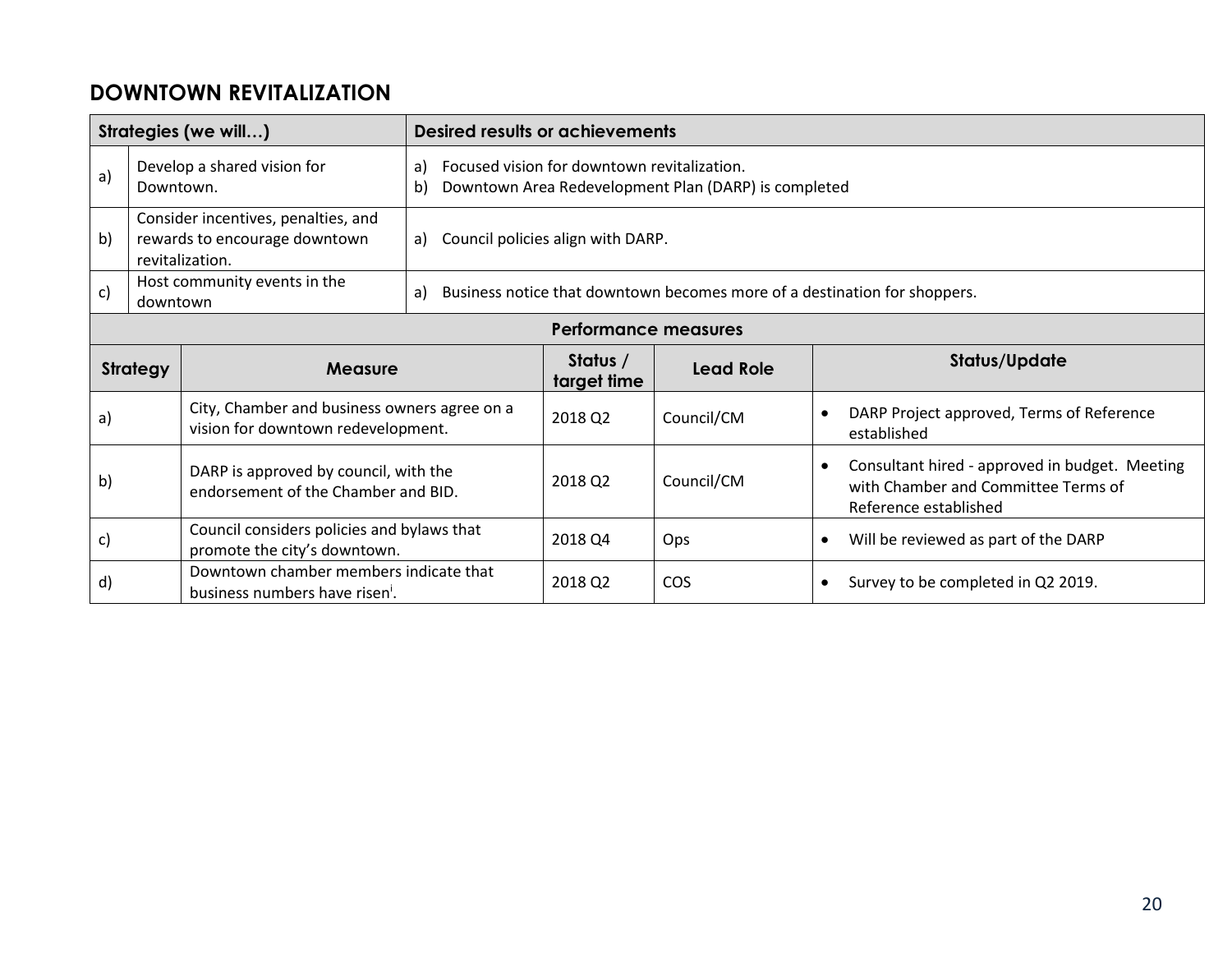#### **NEIGHBOURING MUNICIPALITY PARTICIPATION**

| Strategies (we will) |                                                                                                                                                           |                                                                                       | <b>Desired results or achievements</b> |                                                                                                     |                  |                                                                                                                                                                                                                                                                                                       |  |  |
|----------------------|-----------------------------------------------------------------------------------------------------------------------------------------------------------|---------------------------------------------------------------------------------------|----------------------------------------|-----------------------------------------------------------------------------------------------------|------------------|-------------------------------------------------------------------------------------------------------------------------------------------------------------------------------------------------------------------------------------------------------------------------------------------------------|--|--|
| a)                   | a)<br>interest include:<br>Pursue creative and mutually beneficial<br>Policing<br>partnerships with neighbouring<br>Fire service<br>municipalities.<br>b) |                                                                                       |                                        | <b>Emergency management</b>                                                                         |                  | Opportunities for shared service delivery are explored with surrounding municipalities. Specific areas of<br>Funding of regional services is proportional to population and service intensity use.                                                                                                    |  |  |
| b)                   |                                                                                                                                                           | Compile user demographic data on<br>recreation facility use.                          | a)<br>b)                               | Programs align to users' needs.<br>Funding support from patron municipalities reflects usage rates. |                  |                                                                                                                                                                                                                                                                                                       |  |  |
| c)                   | Establish an animal services framework<br>with neighboring municipalities and<br>a)<br><b>SPCA</b>                                                        |                                                                                       |                                        |                                                                                                     |                  | Costs for city and SPCA services are recouped when animals from outside Lloydminster are brought in.                                                                                                                                                                                                  |  |  |
|                      | <b>Performance measures</b>                                                                                                                               |                                                                                       |                                        |                                                                                                     |                  |                                                                                                                                                                                                                                                                                                       |  |  |
|                      | <b>Strategy</b>                                                                                                                                           | <b>Measure</b>                                                                        |                                        | Status /<br>target time                                                                             | <b>Lead Role</b> | Status/Update                                                                                                                                                                                                                                                                                         |  |  |
| a)                   |                                                                                                                                                           | Intermunicipal collaboration study identifies<br>potential areas for shared services. |                                        | 2019 Q4                                                                                             | <b>CM</b>        | Fire services continues to maintain mutual<br>$\bullet$<br>agreements with surrounding RMs. There is<br>opportunity to expand the regional services<br>agreements.<br>Emergency Management is looking at the first<br>steps in developing a formal regional service<br>delivery model and shared plan |  |  |
| a)                   |                                                                                                                                                           | Funding agreement is in place with shared service<br>partners.                        |                                        | 2019 Q4                                                                                             | <b>CM</b>        | Discussion occurring on ICF; Annexation, IDP- will<br>$\bullet$<br>progress into more operational discussions                                                                                                                                                                                         |  |  |
| b)                   |                                                                                                                                                           | Recreation facility user study is completed.                                          |                                        | 2019 Q4                                                                                             | <b>CDS</b>       | Reviewing other municipality agreements and<br>$\bullet$<br>discussion will be held through the annexation<br>process.                                                                                                                                                                                |  |  |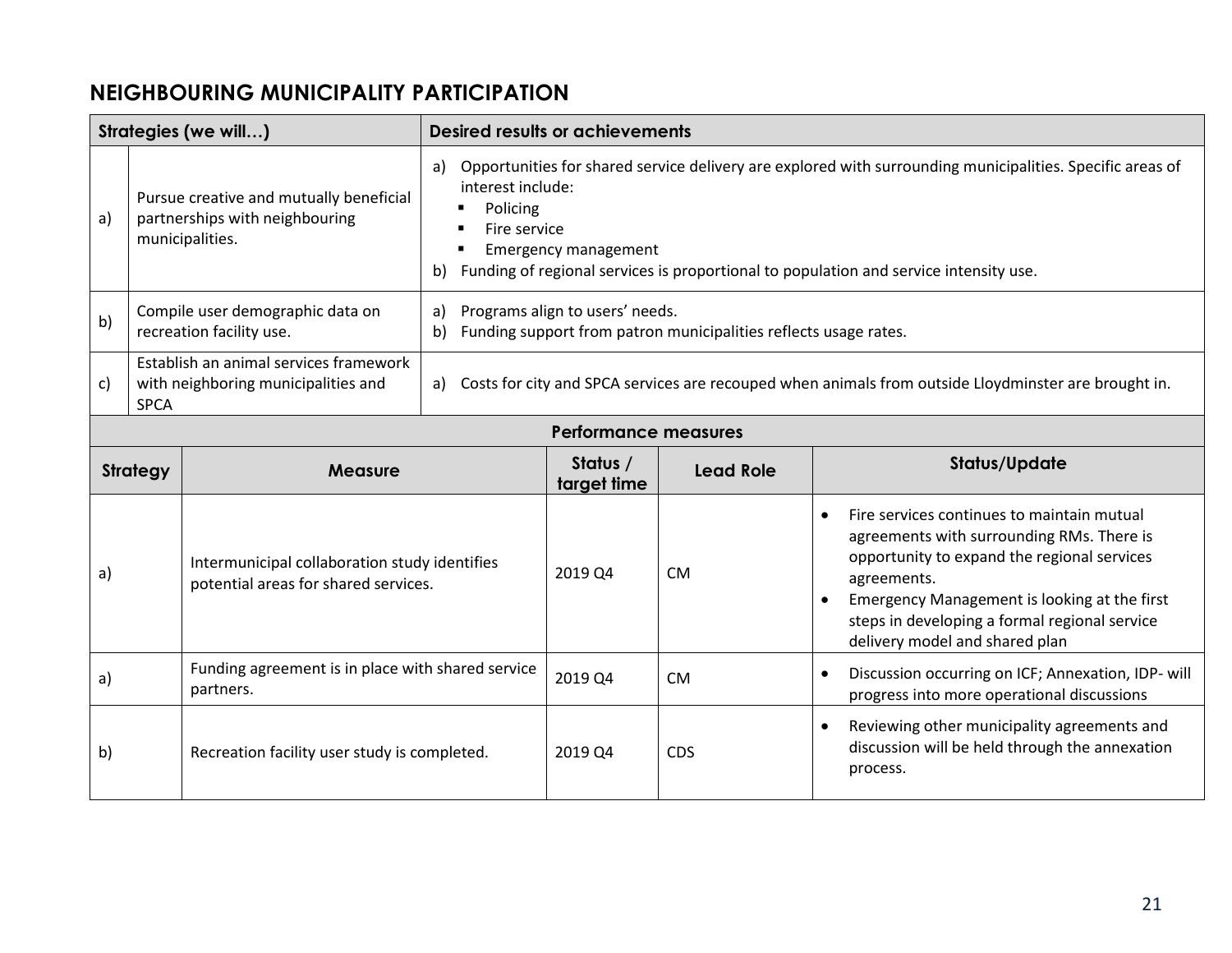| $\mathbf{b}$ | Recreation facility use funding agreements with<br>regional municipalities are reached. | 2019 Q4 | <b>CM</b> | Discussion occurring on ICF; Annexation, IDP- will<br>progress into more operational discussions |
|--------------|-----------------------------------------------------------------------------------------|---------|-----------|--------------------------------------------------------------------------------------------------|
|              | Animal control funding agreements with regional<br>municipalities are reached.          | 2019 Q4 | Clerk     | Public Safety will be reaching out to the regional<br>neighbours to begin discussions.           |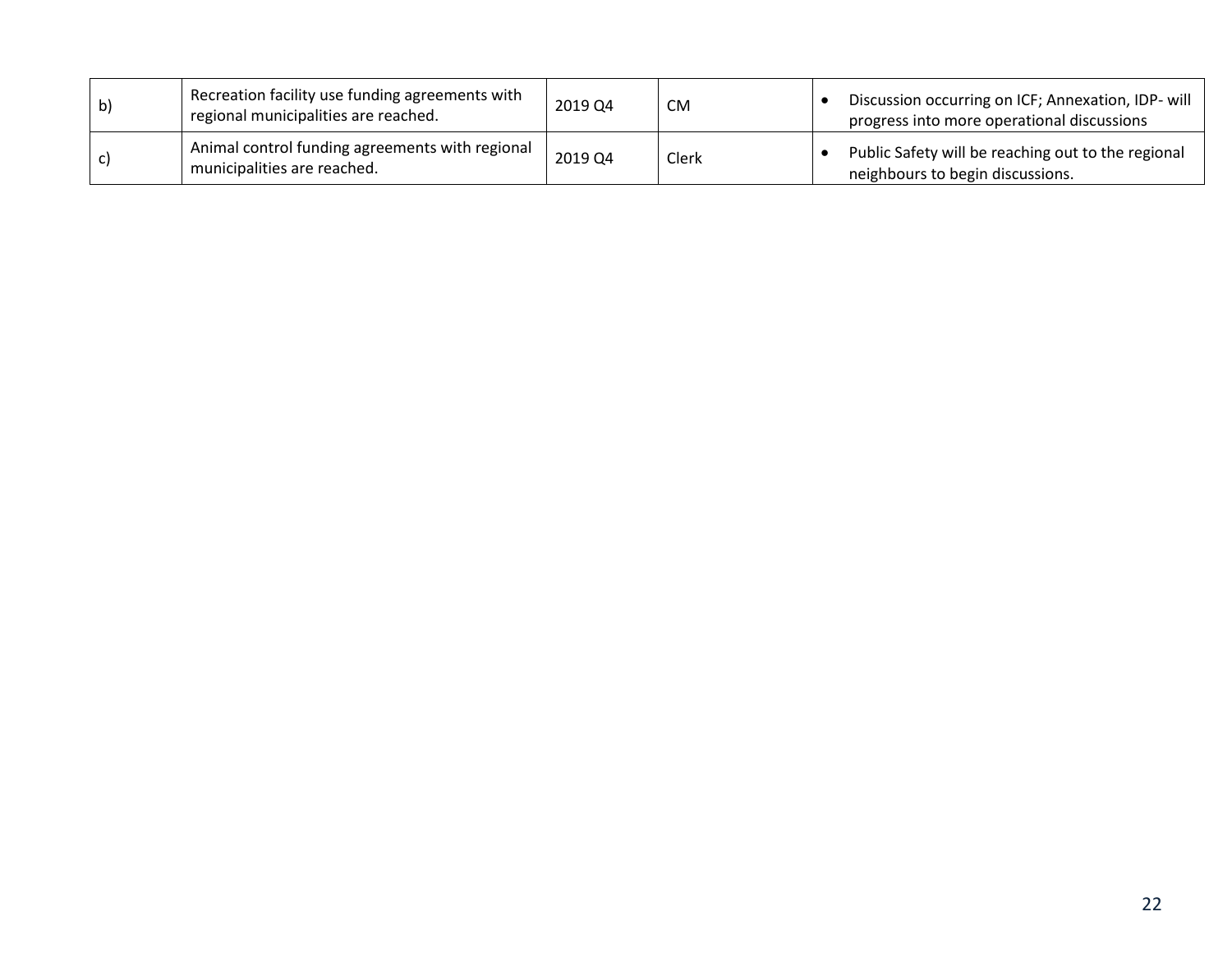# **PUBLIC TRANSPORTATION**

| Strategies (we will)                                                                                     |                                                                                                     |                                                                  | <b>Desired results or achievements</b> |                                                                                                                           |                  |                                                                                                                                                       |  |  |
|----------------------------------------------------------------------------------------------------------|-----------------------------------------------------------------------------------------------------|------------------------------------------------------------------|----------------------------------------|---------------------------------------------------------------------------------------------------------------------------|------------------|-------------------------------------------------------------------------------------------------------------------------------------------------------|--|--|
| a)                                                                                                       | Determine the viability of options for<br>a)<br>public transportation inside<br>b)<br>Lloydminster. |                                                                  |                                        | Study determines the viability of various modes of public transportation.<br>City acts on recommendations from the study. |                  |                                                                                                                                                       |  |  |
| Ensure that pedestrians and cyclists<br>are able to move freely through the<br>b)<br>city trail network. |                                                                                                     | Urban trail system is fully interconnected.<br>a)                |                                        |                                                                                                                           |                  |                                                                                                                                                       |  |  |
|                                                                                                          | <b>Performance measures</b>                                                                         |                                                                  |                                        |                                                                                                                           |                  |                                                                                                                                                       |  |  |
|                                                                                                          | <b>Strategy</b>                                                                                     | <b>Measure</b>                                                   |                                        | Status /<br>target time                                                                                                   | <b>Lead Role</b> | Status/Update                                                                                                                                         |  |  |
| a)                                                                                                       |                                                                                                     | Public Transportation study completed by<br>external experts.    |                                        | 2019 Q4                                                                                                                   | Ops              | Anticipated to be completed by target timeline of<br>$\bullet$<br>Q4 2019                                                                             |  |  |
| a)                                                                                                       |                                                                                                     | City chooses next steps in encouraging public<br>transportation. |                                        | 2020 Q2                                                                                                                   | CM/COS           | Social Programs and Services is looking to expand<br>$\bullet$<br>senior taxi program to include permanent<br>disability or low-income cut-off (LICO) |  |  |
| b)                                                                                                       |                                                                                                     | Trails master plan is completed.                                 |                                        |                                                                                                                           | Ops              | The Master Plan has been identified as a 2019<br>$\bullet$<br>capital budget item as per the five-year capital<br>plan                                |  |  |